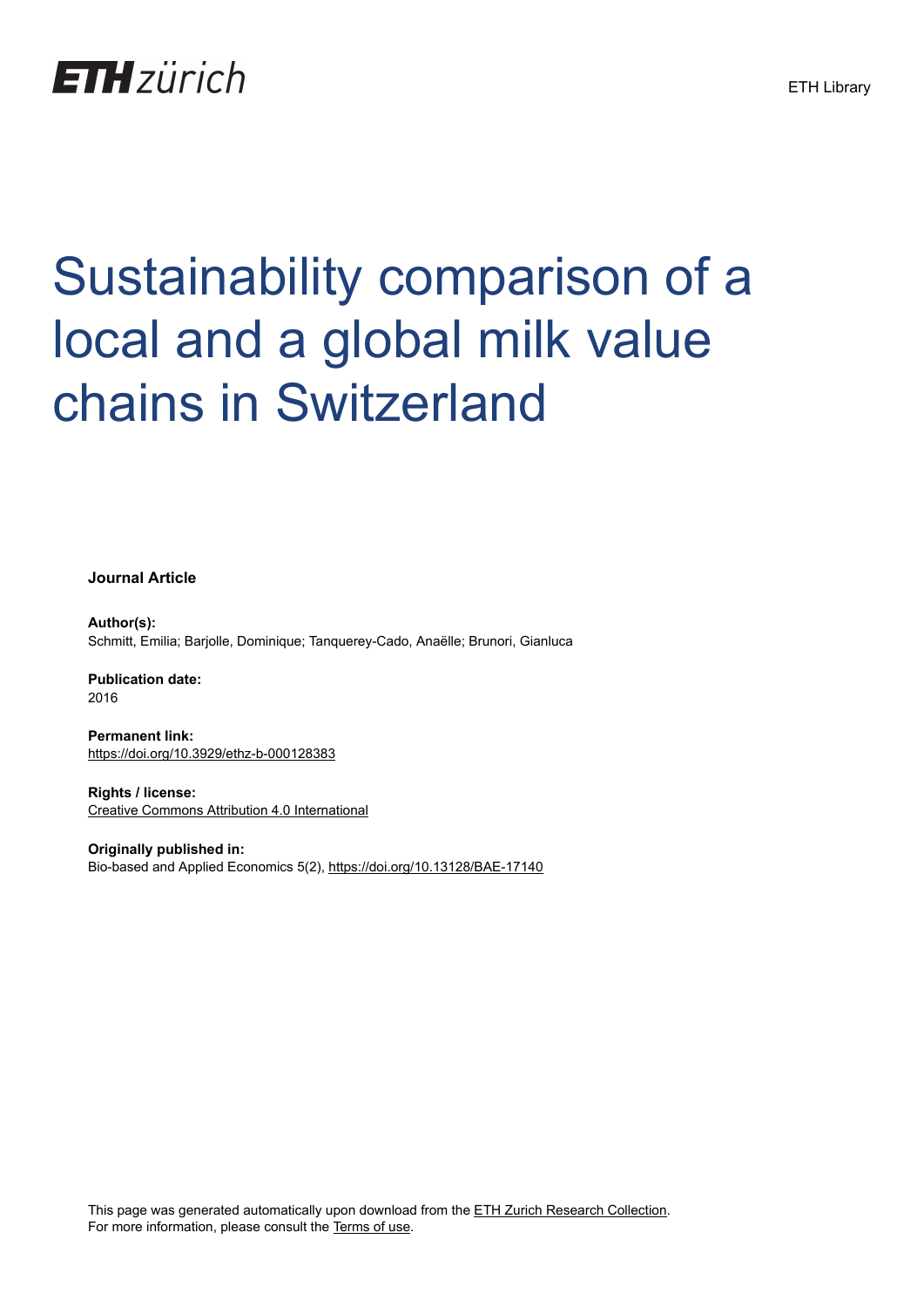Full Research Article

### **Sustainability comparison of a local and a global milk value chains in Switzerland**

EMILIA SCHMITT<sup>1,2</sup>, DOMINIQUE BARJOLLE<sup>1,2,\*</sup>, ANAËLLE TANQUEREY-CADO<sup>2</sup>, GIANLUCA BRUNORI<sup>3</sup>

<sup>1</sup> Sustainable Agroecosystems Group, Swiss Federal Institute of Technology Zürich ETH, 8092 Zürich, Switzerland

<sup>2</sup> Research Institute for Organic Agriculture (FiBL), Frick CH-5070, Switzerland

<sup>3</sup> Department of Agriculture, Food and Environment, Università di Pisa, 56124 Pisa, Italy

*Date of submission: 2015 30th, September; accepted accepted 2016 3rd, August* 

**Abstract.** Local food generally has a positive image, supported among consumers by the perception of reduced negative impacts on the environment and other dimensions. However, a critical analysis of local food chains' performance in comparison with more global ones is still needed to objectively assess the real benefits and drawbacks of local and global food chains. A careful analysis needs to be conducted to compare the sustainability performance of local food value chains with global ones. In this paper, the methodology of selecting a set of attributes and indicators of performance to compare the multi-dimensional performance of a local with a global food chain is presented. A specific selection of attributes of performance around five sustainability dimensions (economic, social, environmental, health and ethical) is used to measure and evaluate two Swiss milk chains' performances and compare the local chain with the global one.

**Keywords.** Local, global, attributes, sustainability, indicators, milk

**JEL codes.** Q56, Q57

#### **1. Introduction**

Currently, there is an increasing consumers' interest about the impact of food products on the environment, on their health or on social aspects. Consumers' demand for "local" food has increased significantly as a consequence of their willingness to purchase quality products and to support local economy and its farms (Adams and Salois, 2010; King *et al*., 2010). However, a critical analysis of local food chains' performance in comparison with more global ones is still needed to objectively assess the real benefits and drawbacks of local and global food chains.

In the last years several authors have stressed the need to set up metrics, such as indicators, to assess the sustainability of food systems (Ericksen, 2007; van der Vorst, 2006). In

<sup>\*</sup>Corresponding author: barjolle@ethz.ch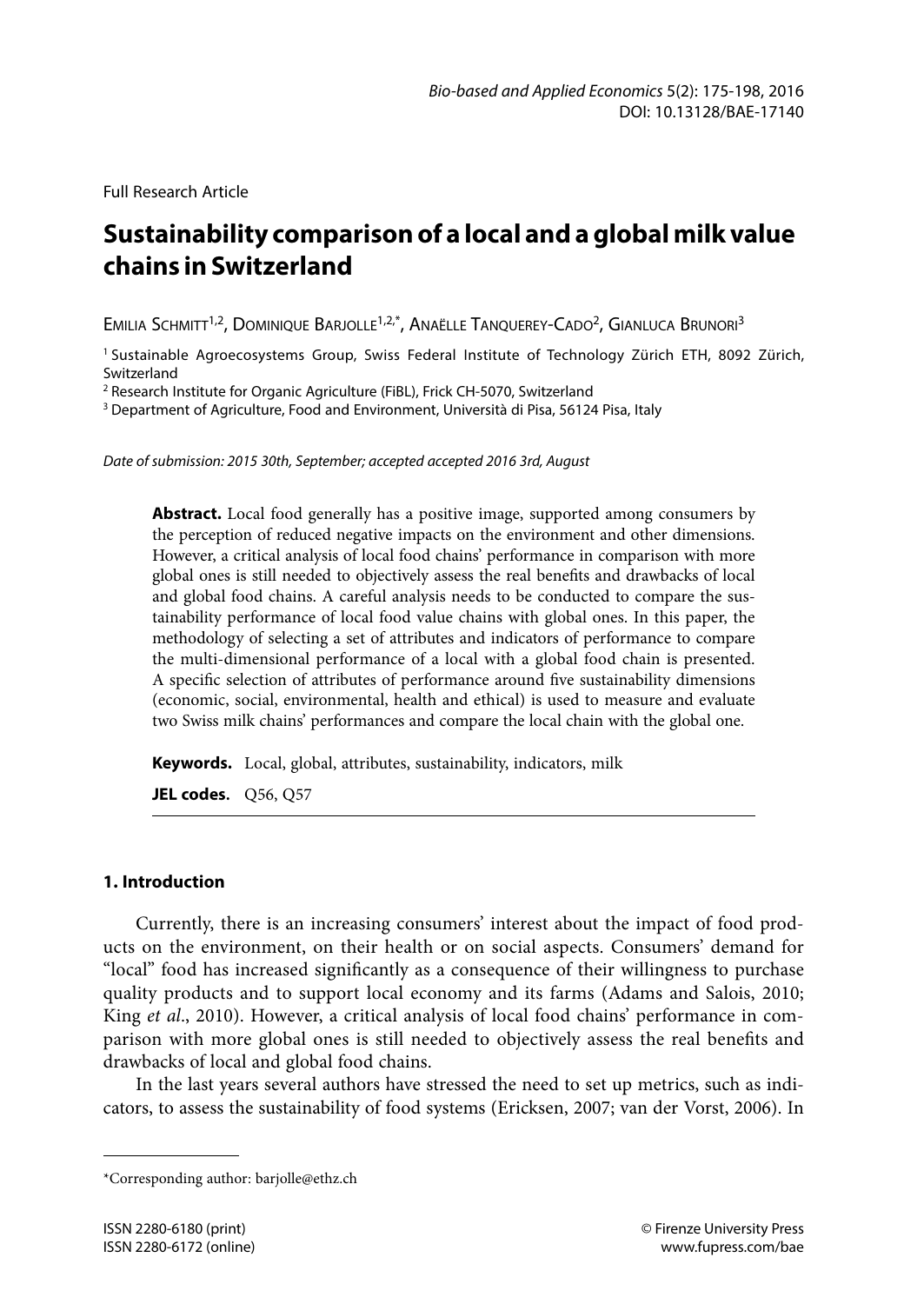their article, Pretty *et al*. (2010) even express the question: "How can we develop agreed metrics to monitor progress towards sustainability in different agricultural systems that are appropriate for, and acceptable to, different agro-ecological, social, economic and political contexts?", which means that such systems of attributes of performance should also be transposable to other countries and contexts, in addition to being objective, holistic and multidimensional (Born and Purcell, 2006).

For the purpose of this paper, we take the conceptual framework proposed by Neven (2014), which proposes that a sustainable food value chain can be conceptualized as "the full range of farms and firms and their successive coordinated value-adding activities that produce particular raw agricultural materials and transform them into particular food products that are sold to final consumers and disposed of after use, in a manner that is profitable throughout, has broad-based benefits for society, and does not permanently deplete natural resources".

In this study, the sustainability impact is assessed on two milk value chains in order to compare a local chain with a more global one. Actually, a clear distinction between the local and the global remains very unclear because there is no strict definition of local food (Edwards-Jones, 2010). In this study, we have considered the six criteria listed in Brunori *et al*. (2016) to select the case studies: (i) spatial configuration, (ii) product identity, (iii) physical distance, (iv) size of operations, (v) governance, and (vi) technologies. The local and global cases should be as opposite as possible in a maximum number of criteria. The two case studies in the fresh milk sector that are compared through the sustainability assessment are further described in chapter 3.

#### **2. Methodology: sustainability assessment for food value chains**

Several methods for assessing sustainability already exist, such as life cycle assessment (LCA) that focuses on the environmental impacts of a defined product all along the production chain, or the response-inducing sustainability evaluation (RISE), focusing at a farm or firm level of assessment. However, these methods usually do not include a multidimensional assessment operated at the scale of the entire food value chain (from input suppliers to consumers). The inclusive approach of sustainability assessment (whole supply chain and all aspects of sustainability) is currently rarely conducted as sustainability is often reduced to its environmental aspect or the assessment remains at the farm level (Schader *et al*., 2014).

Therefore, there is a need to develop a methodological framework to assess the performance of food value chains as a whole, in a way that allows the comparison of all dimensions of sustainability between different chains. The method used in this study has thus this goal of evaluating the sustainability performance of food value chains and comparing a more local chain and a more global chain in the milk sector.

The methodology proposed by the Sustainability Assessment of Food and Agriculture systems (SAFA) Guidelines from the FAO (2013) was the starting point for the elaboration of our methodological framework and proposes 4 main steps (mapping, contextualization, selecting indicators, reporting) that were adapted as follows. These steps are also explained in Brunori *et al*. (2016).

1. Mapping: This step mainly focuses on the scope and definition of the system boundaries, in terms of spatial definition and identification of entities. In this case, it is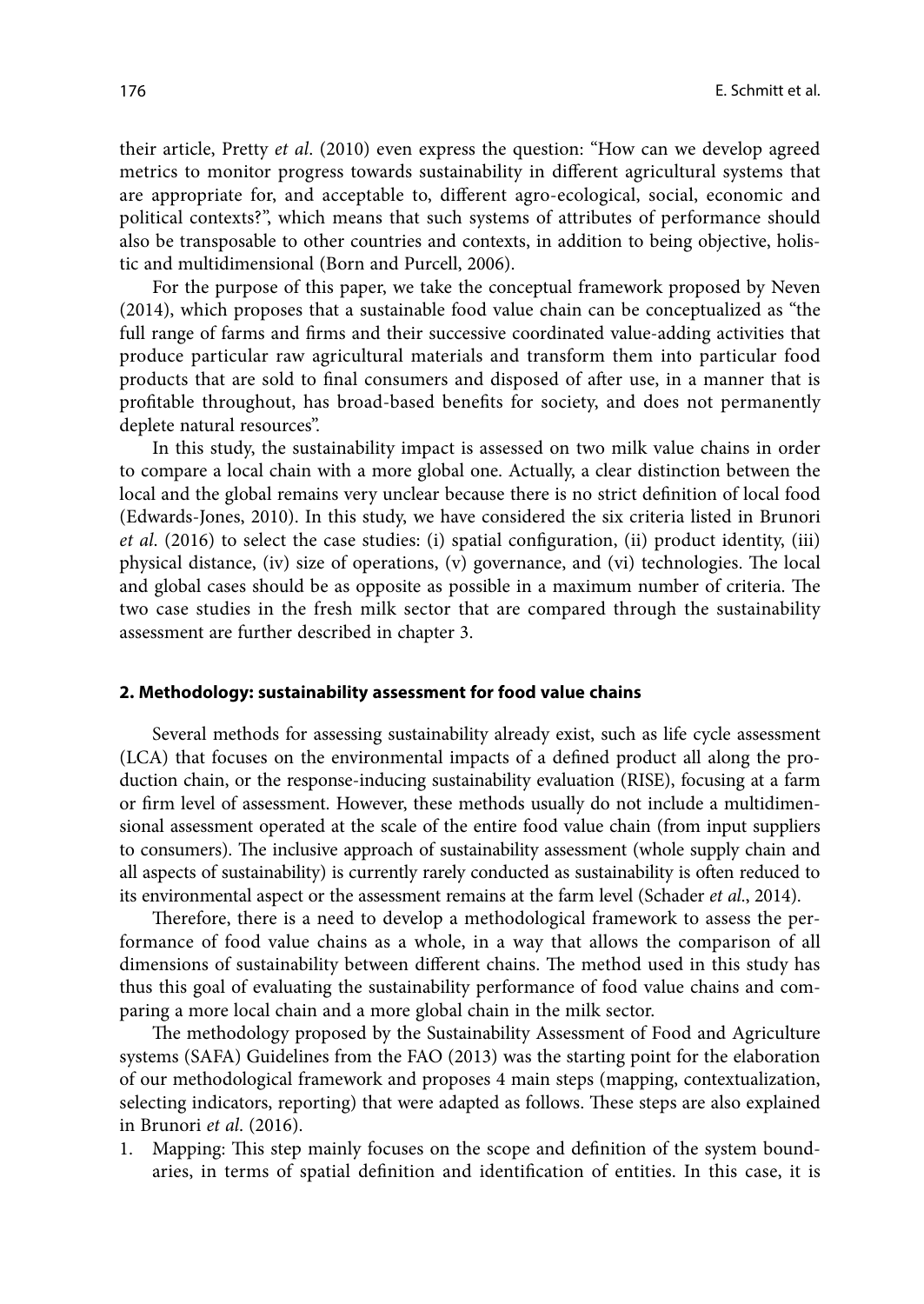important that the compared value chains encompass the same entities and comparable scopes. These are defined and represented in chapter 3.

- 2. Contextualization: As suggested in the SAFA guidelines, information should be gathered on all aspects of the value chains under study and the surrounding context. Knowledge about aspects such as the flows within the chain, interactions between actors, prices, geographical situation of the sector and national physical and socioeconomic contexts, will be crucial to select the relevant indicators (as described in the third step below) and benchmarks. This is in order to grasp what can be the influence of the context on the performance of the value chains. For this reason, additional information has been collected in relation to the context surrounding the cases by what can be called descriptive indicators or 'descriptors'. They concern agricultural policies, tax and subsidies' systems, food regulations or natural conditions being used to describe and further define the chain and its context, helping in the later comparison. These descriptors also concern the data for the criteria of local-global distinction.
- 3. Selecting Indicators: For the goal of comparison of a local and a global value chain, a list of indicators was developed from different sources and not only from the SAFA listing. Instead of using SAFA themes, own themes, (what have been designated as "attributes") were used. Attributes are aggregations of a wide range of sustainability criteria for assessment, identified through a media analysis exercise and a Delphi survey conducted in both countries (Schmitt *et al*., 2014; Kirwan *et al*., 2014), as described in Brunori *et al*. (2016). Sources were selected for their reference to how the performance of food value chains is viewed in the public, scientific, market and policy spheres and most frequent themes were identified through software of qualitative data analysis (Kirwan *et al*., 2014; Schmitt *et al*., 2014). These themes were refined into attributes of performance through a participatory process in which twelve key actors of the food sector were interviewed (Schmitt *et al*., 2014). Because the sustainability assessment should be holistic and multidimensional (Ostrom, 2009), experts from socio-economical to natural sciences and stakeholders from all stages of the food supply chains were consulted to define attributes and afterwards benchmarks. Actors were asked to rank the proposed attributes in order of importance and to change or complete the terms used. The final list of 12 attributes was selected through this iterative process and is shown in table 1. Each attribute is thereafter assessed with two or more indicators, which contain specific questions addressed to obtain performance scores. The selection of the indicators was made according to feasibility, data availability and relevance, three criteria often quoted in the literature on sustainability assessment (Bockstaller *et al*., 2009). **Feasibility** means that indicators can realistically be measured in quantitative and qualitative terms and scored in relation to a benchmark. According to FAO (2013, p.216), benchmarks are "values or qualitative descriptions of activities, used as the basis by which the performance of an enterprise is evaluated within an indicator domain to facilitate a rating of sustainability performance. Regional and/or sectorial averages, as well as defined average (standard) and best practice values can be used as benchmarks". Indicators were adapted from existing lists of indicators (SAFA, RISE, etc.) as these lists also give insights about how such indicators have been measured and what benchmarks can be applied. Further indica-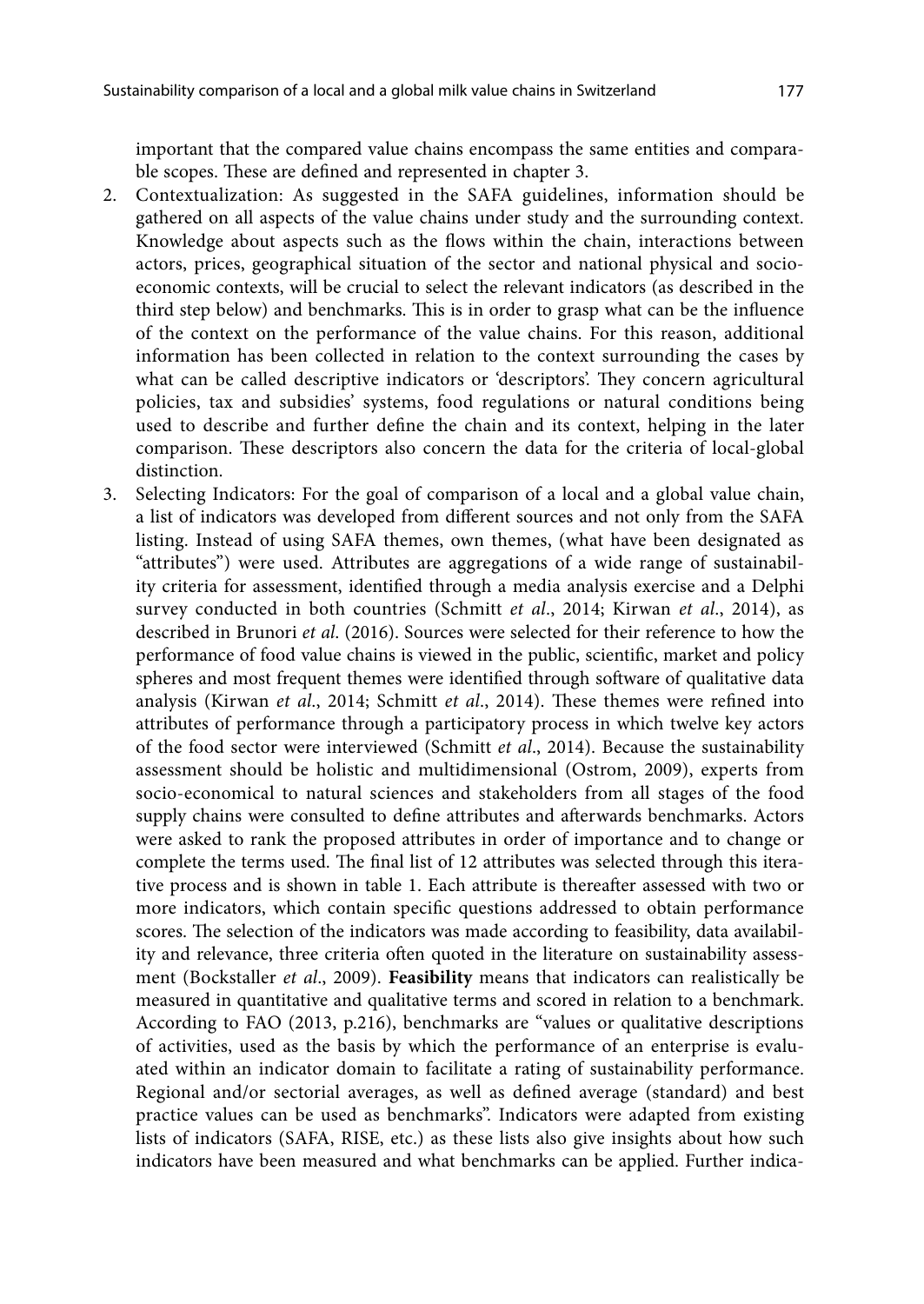tors have been created according to the case and consulted stakeholders. **Data availability** means that certain indicators were suppressed after checking existing databases and possibilities to gather sufficient representative primary data. **Relevance** means that the selected indicators are relevant for the purpose of comparing local with global, and that means that indicators with a probable difference between the local and global chains were prioritized.

The selection of indicators is however specifically adapted to a Swiss context and concerns a dairy sector. Table 1 shows all indicators by attributes and the questions used for data collection. The benchmarks applied for the assessment, the specific units as well as references are listed in the extended table in Annex.

4. Reporting: This last step includes the data analysis and its visual representation and discussion. Data can be qualitative or quantitative, primary or secondary, and have been collected through semi-structured interviews, online questionnaires and secondary sources (details in Table 2).

After entry of all data into a database (EXCEL sheets), the performance was calculated for both chains based on the average measures on all the actors of the supply chain's step concerning each indicator. A score on a percentage scale was calculated for each indicator according to the benchmarks of lower and higher performance. The process of scoring the indicators' performance is presented in figure 1 with the example of the indicator "Producers' income". It is a continuous indicator for which the performance is evaluated on a continuous scale between pre-defined values of what could be the highest performance (higher benchmark) and what can be considered as the lowest acceptable performance (lower benchmark). The performance is then calculated with a cross-multiplication as on figure 1 and as of Schmitt *et al*. (2014). The benchmarks are either available from standardized indicators (FAO, 2013) or can be adjusted according to context justification (step 1) and experts' consultation. For example, a veterinary scientist was consulted regarding animal welfare indicators, in addition to consulting Swiss statistics on farm animal treatment and programs. Most sources consulted to establish the benchmarks are from institutions of the agricultural sector, as the benchmarks need to be in the same relevant context as the data. This limits the use of peer-reviewed literature in the definition of the benchmarks. For example, comparing income with some worldwide standard would not make sense, as incomes in Switzerland are usually much higher than in other countries. References included the Swiss annual agricultural reporting (Federal Office for Agriculture (FOAG), 2013), the milk sector statistics (Union Suisse des Paysans, 2012), and reports (Federal Office for Agriculture (FOAG), 2014) or websites of institutions and organizations in this sector<sup>1</sup>. Benchmarks regarding practices were established following the SAFA indicators (FAO, 2013) or by simulating the worst case and best case scenarios like for the GHG emissions. The references used to define indicators and benchmarks are listed in the table in the Annex and the SAFA indicators are specified with their code (e.g. E 5.1.3).

As it can be seen in the table in the Annex, some indicators do not have values as benchmarks, but rather a yes/no (e.g. "Differentiation of the product"), which

<sup>1</sup> swissmilk.ch; www.sbv-usp.ch; blw.admin.ch; etc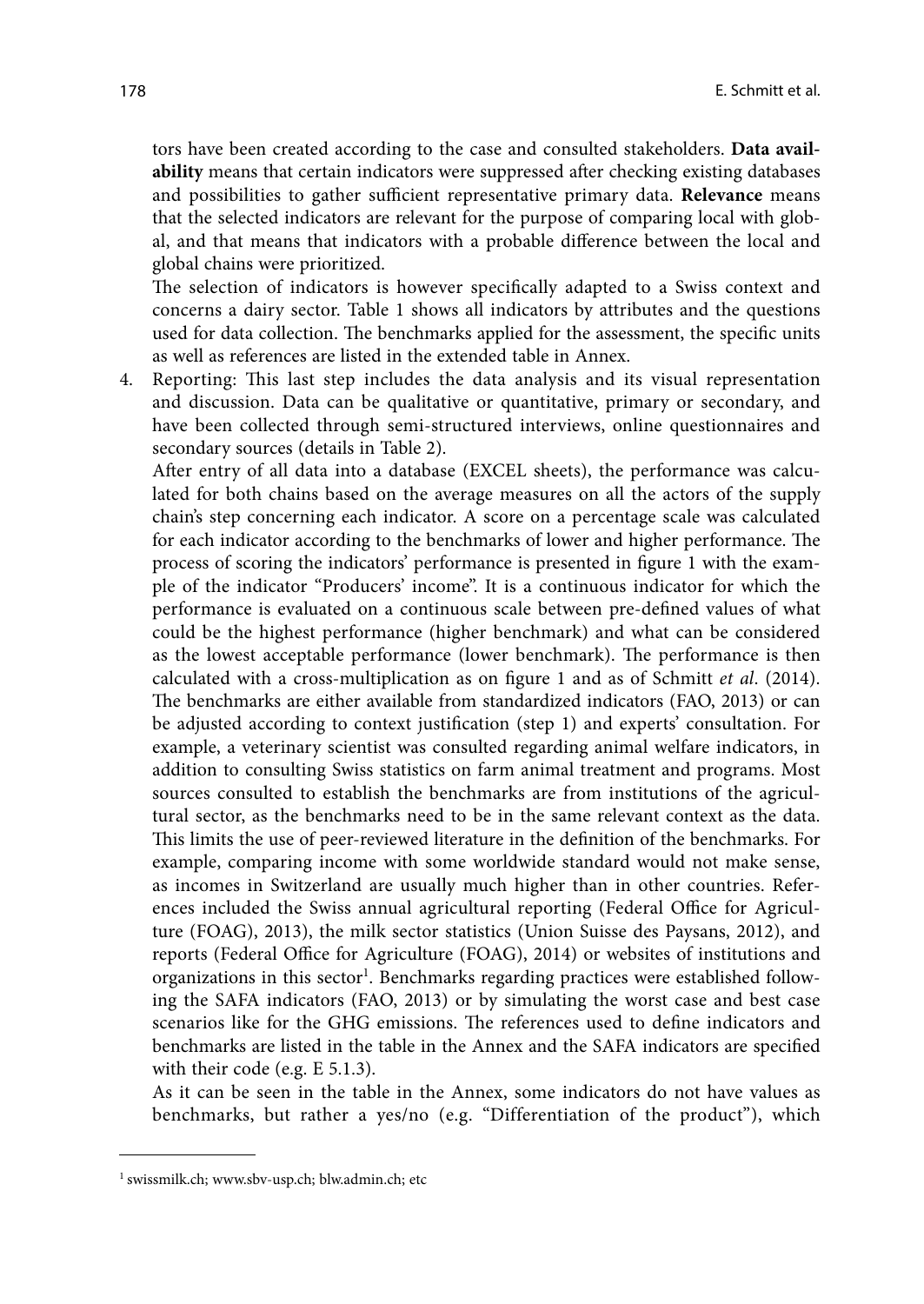| Attributes                            | Dimensions                                           | Indicator                                                   | Question                                                                                                             |
|---------------------------------------|------------------------------------------------------|-------------------------------------------------------------|----------------------------------------------------------------------------------------------------------------------|
| Value                                 |                                                      | Differentiation of the<br>product                           | Is the product clearly differentiated in order to<br>increase its value?                                             |
| Creation and Economic<br>Distribution |                                                      | Producers' income                                           | What is the price obtained by primary<br>producers?                                                                  |
|                                       |                                                      | sale price                                                  | Share of producers' price on What is the share of producers' price on the<br>sale price?                             |
|                                       |                                                      |                                                             | Cooperative or association Do producers form cooperatives or associations                                            |
|                                       | Social,                                              | of producers in place                                       | to defend their interest?                                                                                            |
| Social Capital economic,              | ethical                                              | Interprofessional<br>association or negotiation<br>platform | Is there an inter-professional association or a<br>platform for actors of the chain to meet and<br>negotiate?        |
| Working                               | Social,                                              | Average wage paid to farm<br>employees                      | What is the salary paid to employees on farm?                                                                        |
| conditions                            | economic                                             | Average annual income of<br>farmers                         | What is the average annual income?<br>(Agricultural familial net income incl. direct<br>payments)                    |
|                                       | Eco-efficiency Environmental, dairy cows<br>economic | Production per lifespan of                                  | How long do you keep the dairy cows before<br>slaughter?<br>What is the average milk production per cow<br>per year? |
|                                       |                                                      | Packaging material used                                     | What type of packaging is used for the milk<br>(multiple choice cf. categories)?                                     |
| Climate<br>change                     | Environmental, emissions                             | Transport Greenhouse gas                                    | What transport means do you use to deliver<br>your product?<br>What is the distance of delivery?                     |
| potential                             | economic                                             | emissions                                                   | Production Greenhouse gas How much GHG is emitted on the farm-<br>production stage?                                  |
|                                       |                                                      | Ecological compensation<br>area                             | What is the percentage of the ecological<br>compensation surfaces in relation to the total<br>agricultural area?     |
|                                       |                                                      | Crop rotations                                              | How many crop rotations do you undertake on<br>average per field?                                                    |
| Biodiversity                          | Environmental,                                       | Locally adapted/resistant/<br>endangered crop varieties     | Do you use locally adapted/resistant/<br>endangered crop varieties? (According to Pro<br>Specia Rara)                |
|                                       | health                                               | Area free of pesticide use                                  | On what percentage of your total cropland area<br>is no pesticides applied?                                          |
|                                       |                                                      | GMO-free feed (certified)<br>in the supply chain            | Is the animal feed GMO free (labelled/certified)<br>and do you renounce on the plantation of<br>GMO crops?           |
|                                       |                                                      | Breeding degree of the<br>livestock                         | What breeds compose your dairy herd?                                                                                 |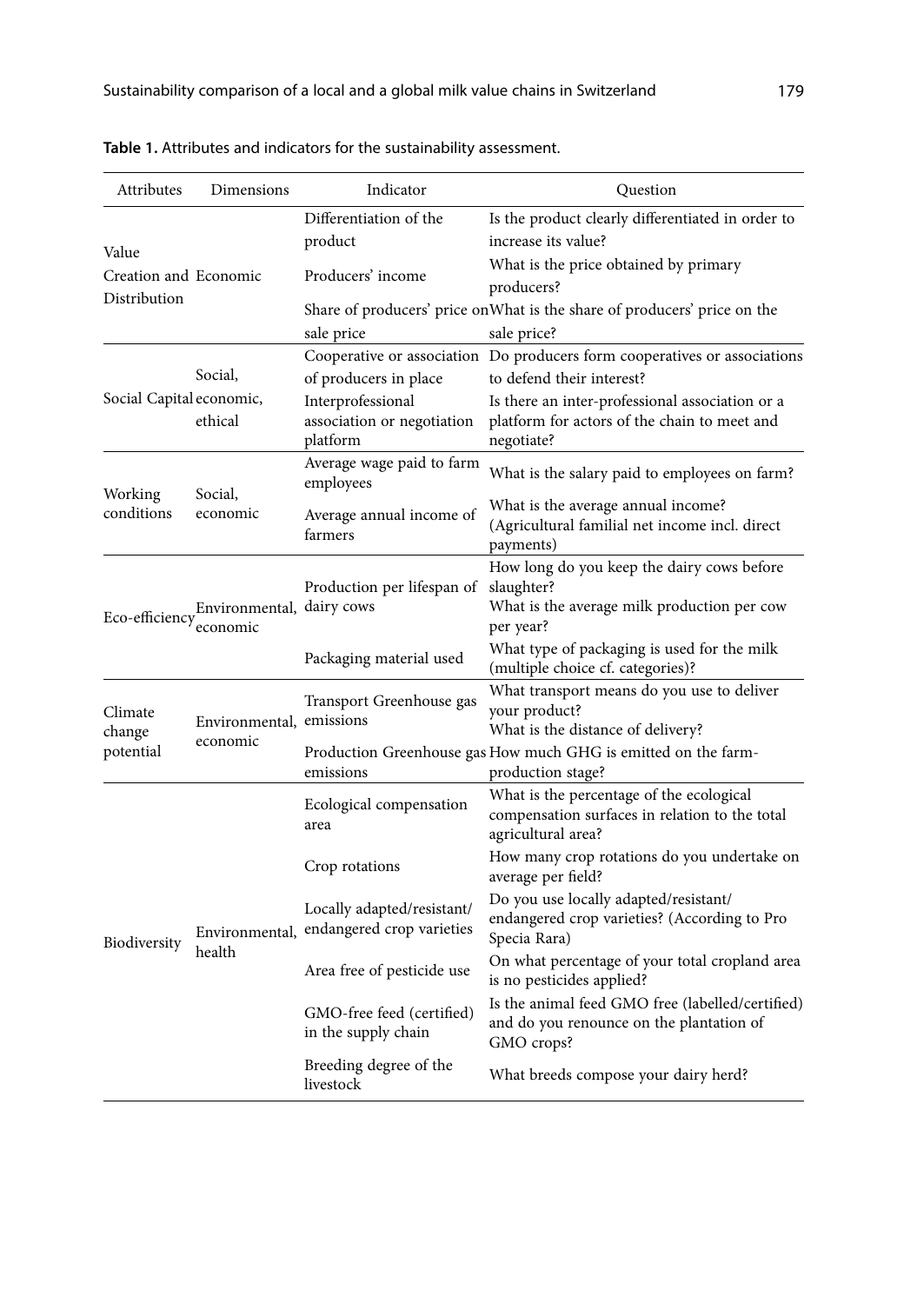| Attributes            | Dimensions                   | Indicator                                                                    | Question                                                                                                           |
|-----------------------|------------------------------|------------------------------------------------------------------------------|--------------------------------------------------------------------------------------------------------------------|
| Soil                  | Environmental, surface       | Growing of legumes in<br>proportion of cropland                              | On what percentage of your cropland do you<br>regularly grow legumes?                                              |
| Preservation health   |                              | Percentage of organic<br>fertilizers in the total<br>fertilizer application  | What is the percentage of organic fertilizers in<br>the total fertilizer application? (Mineral and<br>organic)     |
|                       |                              | kg milk                                                                      | Concentrated feed used per How much concentrated feed do you give to<br>your cows per year?                        |
| & food safety         | Food quality Health, ethical | Percentage of roughage in<br>the animal feed                                 | What is the percentage of roughage in the daily<br>feed ration?                                                    |
|                       |                              | Food safety standards from<br>suppliers                                      | Does the food chain actor have food safety<br>insurance from the participants preceding them<br>in the chain?      |
|                       |                              | Proportion of information<br>available to farmers                            | Which information is available to farmers (tick<br>from: final price, type of product, place)                      |
|                       | Transparency Ethical, health | Sufficient and clear<br>Information available for<br>consumers               | What is the information available to consumers<br>on packaging?                                                    |
|                       |                              | available                                                                    | Information made publicly What Information do you make freely available<br>(online)?                               |
|                       |                              | Use of biogas plants                                                         | Is the farmyard manure and organic waste<br>further processed in biogas plants?                                    |
| Food Wastage Ethical, |                              | Use of byproducts from the<br>food industry as animal<br>feed (% of farmers) | Are byproducts from the food industry used as<br>animal feed?                                                      |
|                       | environmental                | Milk loss on farm                                                            | What percentage of milk is lost (not incl.<br>converted as by-product)?                                            |
|                       |                              | Milk loss at processing                                                      | What percentage of milk is lost at processing<br>stage?                                                            |
|                       | Ethical,                     | Traceability upstream of the<br>supply chain                                 | Is it possible to retrace the whole supply chain<br>of the purchased products (incl. feed, package,<br>$etc$ ?     |
| Traceability          | economic,<br>health          | Traceability downstream of<br>the supply chain                               | Are the produced food products clearly marked<br>so that the buyer can completely retrace them<br>to their source? |
|                       |                              | in outdoor grazing programOutings?                                           | Proportion of Participation Do you take part in the project Regular                                                |
|                       |                              |                                                                              | Life span of the dairy cows What is the average age of the cow at slaughter?                                       |
| Animal                | Ethical                      | in loose housing program                                                     | Proportion of Participation Are the animals loose in the stable? (according<br>to BTS program)                     |
| welfare               |                              | Proportion of animals<br>treated by Antibiotics in<br>a year                 | What proportion of dairy cows is treated with<br>antibiotics on average per year?                                  |
|                       |                              | the slaughterhouse                                                           | Transportation duration to What is the average transportation<br>time to the slaughterhouse?                       |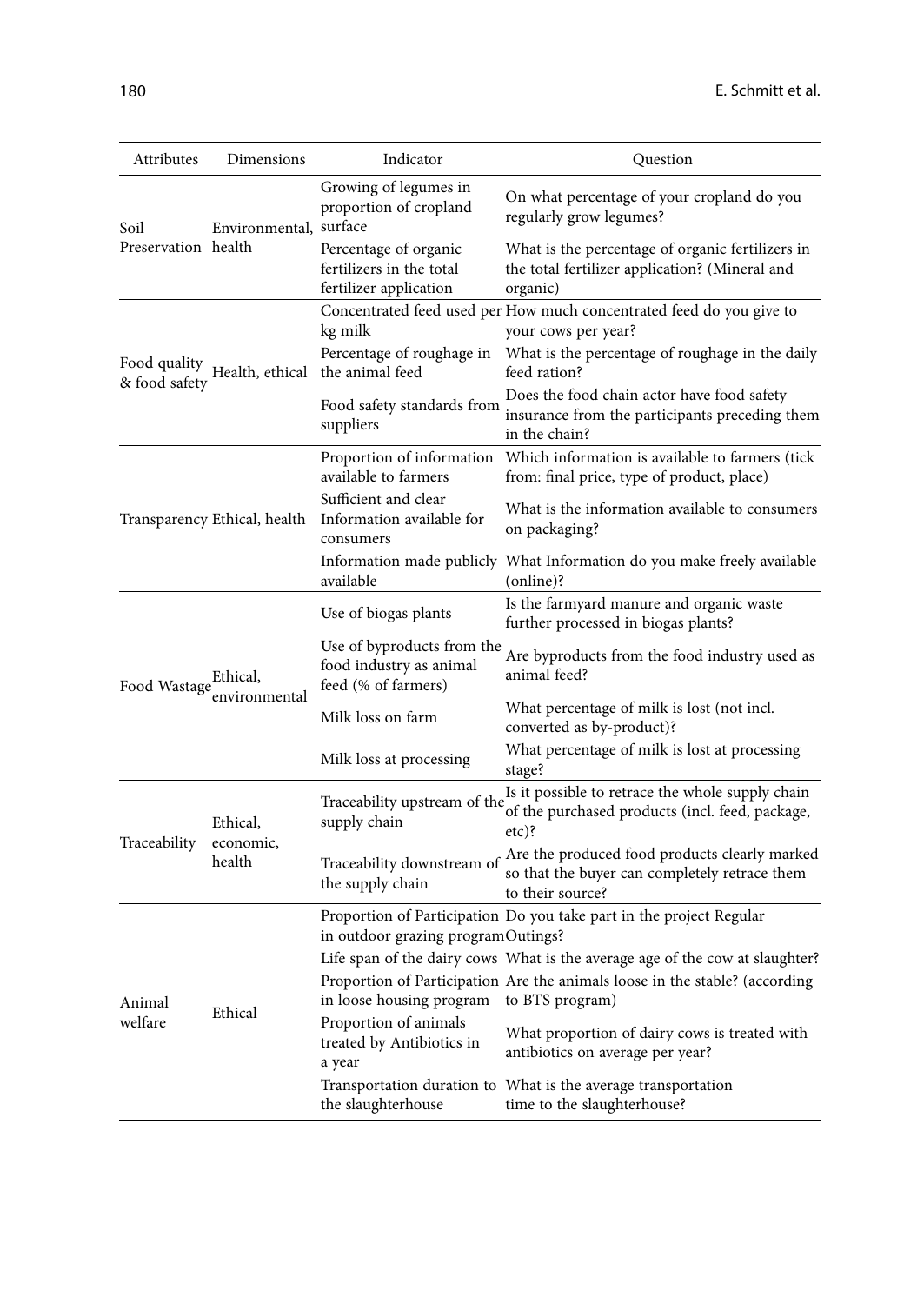| Chain                       | Actor          | Data collection method                                                 |
|-----------------------------|----------------|------------------------------------------------------------------------|
|                             | Cooperative    | Interview 1.5 hour                                                     |
|                             | Farmers        | Online survey sent to 53 farmers on a total of 75 farmers (17 answers) |
| Local milk value Retailer 1 |                | Interview 1.5 hour                                                     |
| chain                       | Retailer 2     | E-mail and telephone questionnaire                                     |
|                             | Processor 1    | E-mail questionnaire                                                   |
|                             | Input provider | Interview 1.5 hour                                                     |
|                             | Farmers        | Written questionnaire (5 answers)                                      |
|                             |                | Secondary data                                                         |
| Global milk                 | Processor      | Interview 1.5 hour                                                     |
| value chain                 | Retailer       | Interview 1.5 hour (in common with interview local chain)              |
|                             | Input provider | Interview 1.5 hour (common with local chain)                           |

**Table 2.** Overview of the informing stakeholders and data collection procedures.

**Figure 1.** Benchmarking system of indicators with the example of the indicator "Producers' income".



indicates that the indicator is qualitative and is not evaluated on a continuous numerical scale. Rather, the fact to fulfil the criteria as a whole is considered as the maximum performance. In this case, the performance does not vary but is either 100 or 0%. In some other cases (e.g., "Packaging material used"), the indicator is also qualitative but there are other stages of performance between "yes" and "no" and the categories for each percentage of performance are then given in the Annex. The last step consisted in analysing the differences of performance in each indicator between the local and the global chain.

#### **3. The Swiss milk case study**

In Switzerland, two specific supply chains have respectively been chosen as "global" and "local" examples for comparison according to the six criteria of Brunori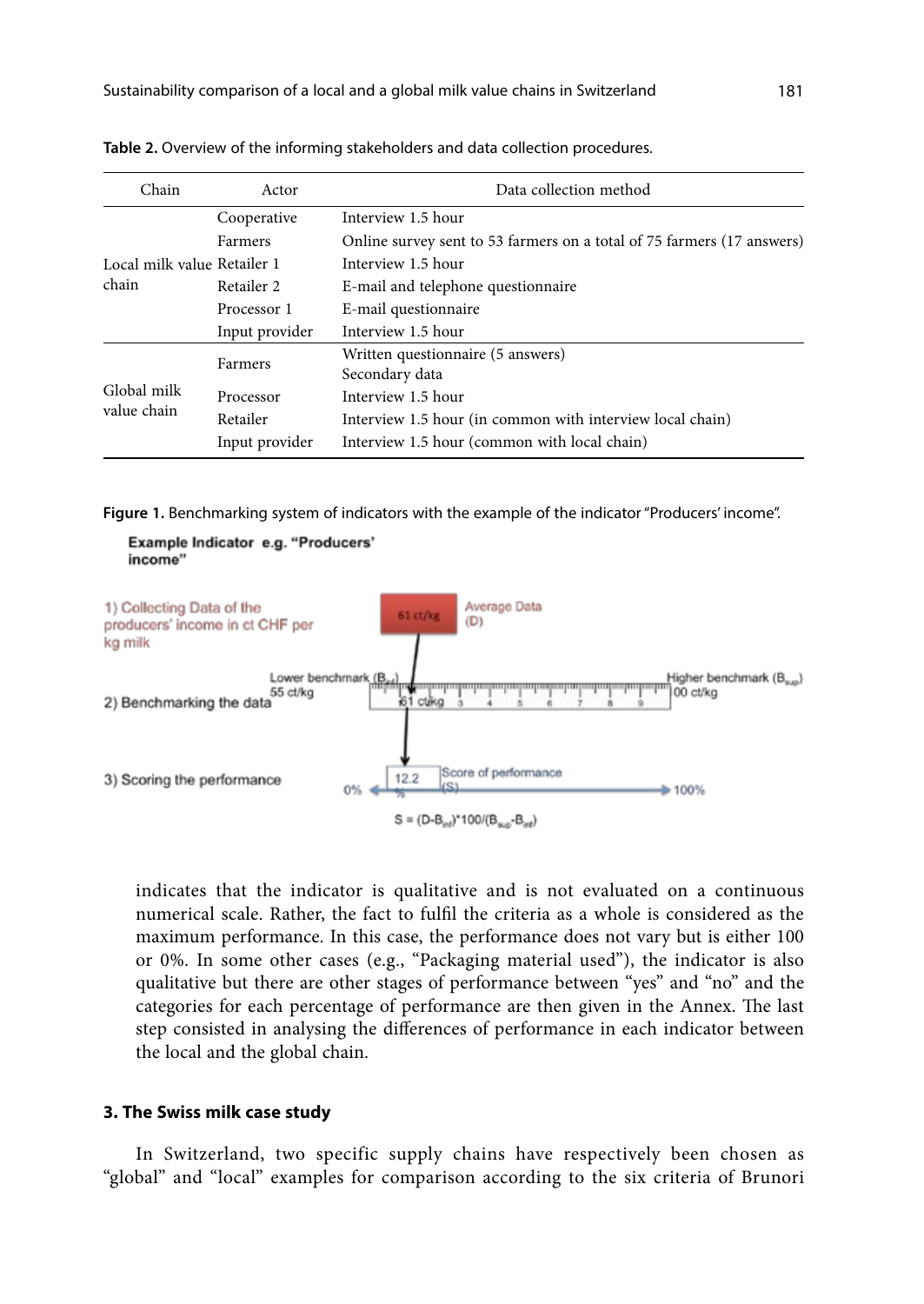*et al*. (2016). The two cases are described in this chapter and table 3 summarizes their characteristics in the six criteria, although the sixth criterion does not show a difference. The global supply chain is represented by a generic milk distributed all over the country by the supermarket owning the brand, thereafter named "global milk". The supply chain is composed of the steps presented in figure 2. These steps of the supply chain also limit the scope of the assessment by the indicators of sustainability. The milk may come from at least 2,000 dairy farmers. However, the processor uses "industry milk" for a whole segment of products from yogurts to desserts and so it was not possible to know in detail which quantities of milk are used for the global milk and from exactly how many producers it comes. The company processing and packaging the milk is also active at the international level, exporting specific products, but not the fresh milk. The company processes 265 millions kg milk per year but the exact part of fresh milk is not known, though it has been evaluated as around 11% during an interview. The supplying dairy farmers are located in three regions of Switzerland: the North-West around Basel, the North-East around St-Gallen, both assembling milk through collecting centres, and some more independent dairy farmers in the South-West range of Jura. These farmers are members of "milk centres" that are responsible for collecting and bulging the milk before delivery to the processor. Their governance is however rather weak and the price of industry milk has been falling constantly in the last few years. Thus the dairy farmers in this segment often have to produce a large quantity at a low production cost. They are mostly located in the low land and farm intensively with the type and quantity of input allowed within the Swiss agricultural legislation. The processing and packaging take place in South Switzerland and the milk is distributed all over the country. The distance can be evaluated as a minimum of 200 km between collecting centre and supermarket, and up to 500 km or more travelled within Switzerland. Fig. 2 shows the estimated average distances (according to interviews and road distances on google.maps) between some steps of the supply chain. In addition, a substantial distance is covered by inputs used as feed for the dairy farmers. They for example use soymeal feed from Brazil in the mix fed to dairy cows. Although the supply chain is mostly represented at the Swiss national level, it is the most "global" fresh milk product available to Swiss consumers and which can be contrasted in their purchasing decisions with the local milk described below.

The local supply chain on the other hand is represented by fresh milk sold as "Pasture milk", which is based on local resources and sold only in two defined regions by the same supermarket chain (which is divided in autonomous regions). The chain concerns a limited but increasing number of dairy farmers: 57 in the region Aare and 18 in the region Lucerne. In total the chain concerns approximately 13 to 15 million litres per year. One collector truck picks up the milk from the producers and one manufacturer packages it in each region and then delivers it to the distributing centre of the region. The total distance from farm to supermarket is evaluated between 40 and 100 km. In contrary to the global chain, dairy farmers are restricted in the use of imported feed and soymeal is specifically banned in this special regional milk chain. They have to follow a system of points attributed for good practices and if they do not obtain enough points they can be excluded from the supply chain (IP Suisse, 2015). However, some imported cereals like maize, might still be used (mostly from Europe) but the exact provenance is hard to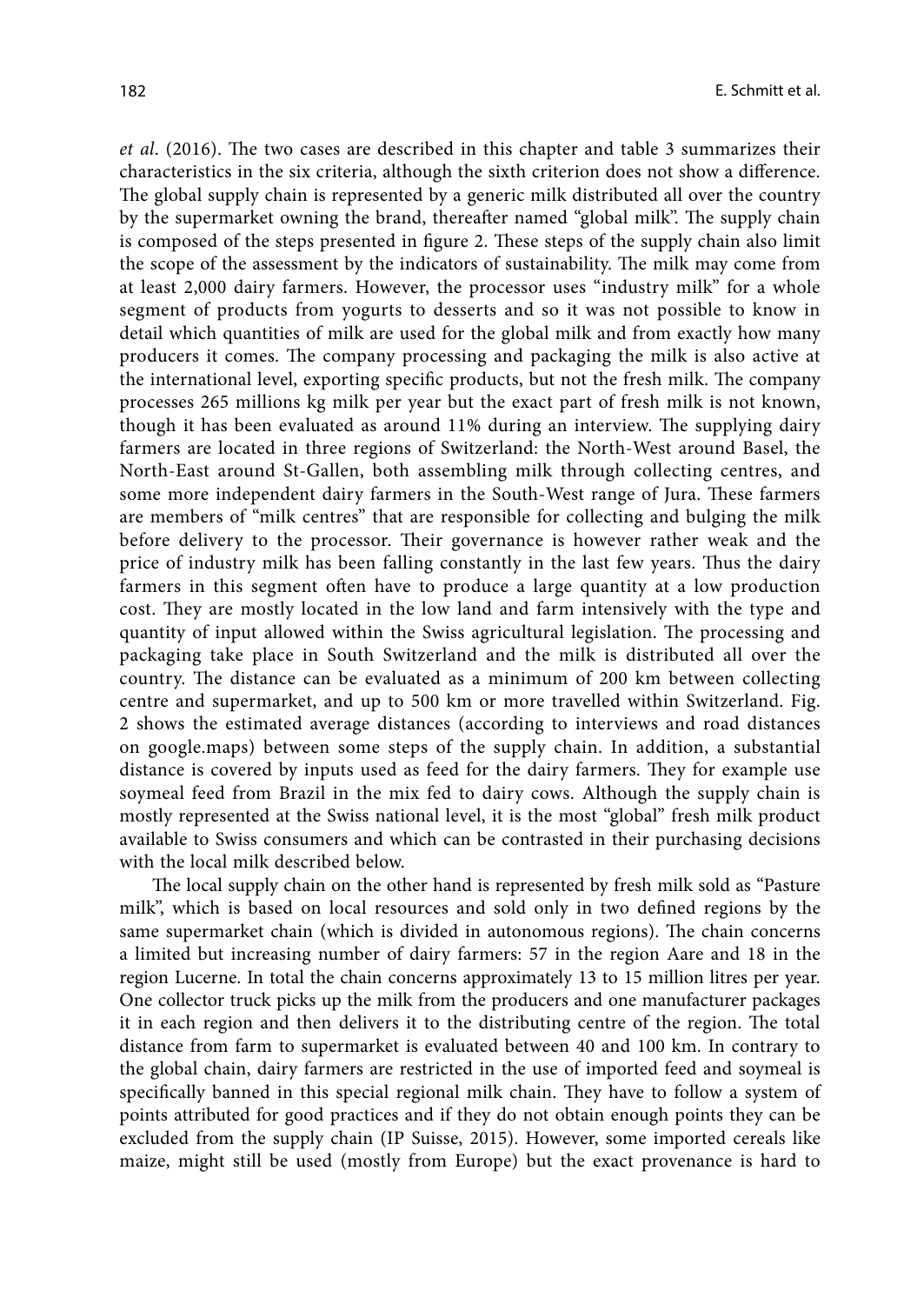



monitor and highly variable. The next objective of the initiators of this product is then to also control the use of cereals for feed.

Concerning the social criteria of distinction between local and global, the main difference is that the local milk was an initiative from a farmers' association, thus united and represented by this cooperative defending their interests and also deciding on the code of practice. The local actors thus have a higher control on the governance of the value chain. The local milk is also clearly differentiated as a local product as it is sold under a label for regional products.

#### **4. Results**

The data collected and the scores of performance of both supply chains are presented in table 4. Of the 36 indicators, 20 obtained a better score in the local chain (56%), 7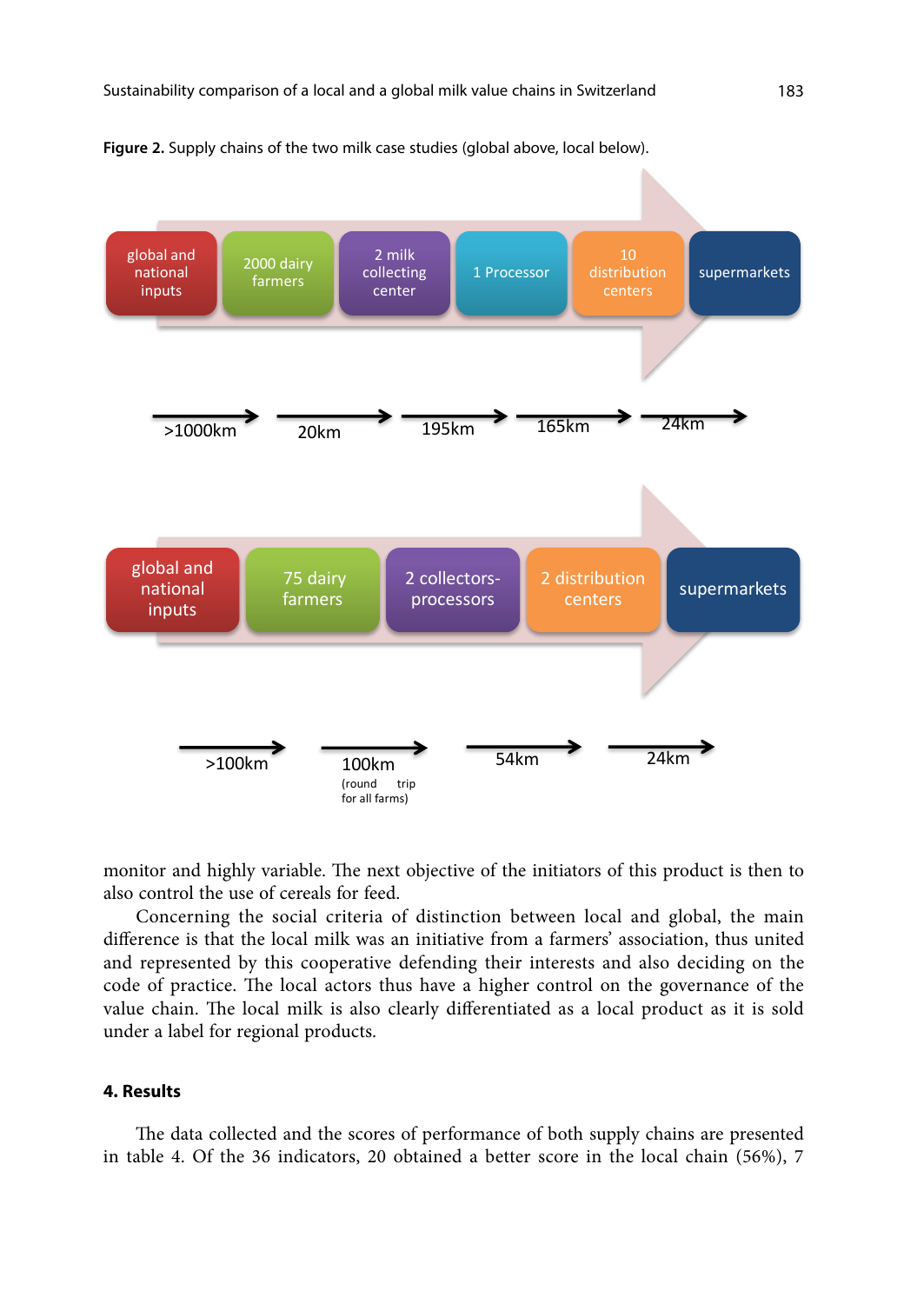| Criteria              | Global milk                                                                                                                                       | Local milk                                                                                                                 |
|-----------------------|---------------------------------------------------------------------------------------------------------------------------------------------------|----------------------------------------------------------------------------------------------------------------------------|
| Spatial               | Widely spread production, 2 main collectors,<br>configuration 1 packaging hub and national consumption                                            | Two separate regions with their own<br>concentrated producers, common collecting<br>and packaging and regional consumption |
| Product<br>identity   | Generic product (supermarket brand)                                                                                                               | Differentiated with a label of regional origin<br>and ecological quality                                                   |
| Physical<br>distance  | From 200 to 500 km or more (main supply<br>chain). Global inputs                                                                                  | 40 to 100 km (main supply chain)<br>Controlled inputs (continental)                                                        |
| Size of<br>operations | The biggest national enterprise in this sector,<br>transforming 265 million kg milk per year<br>(incl. other dairy products)                      | Two regional dairies, overall production of 13<br>to 15 million litres per year                                            |
| Governance            | Farmers weakly organized around regional<br>collecting centers, the processor/retailer<br>detains the decision power on price,<br>processing, etc | Initiative of farmers organized in an<br>association who manages a book of<br>requirements and negotiate prices            |
| Technologies          | Most modern and automated technologies                                                                                                            | Most modern and automated technologies                                                                                     |

**Table 3.** Description of the case studies along the criteria of local-global distinction (Brunori *et al*., 2016).

were equal and 9 were better in the global chain. These differences can also be seen in figure 3. On this chart the performance of the global chain has been artificially set to the middle of the scale (50%) and the performance of the local chain normalized to this score and limited between 0 and 100%. It can thus be seen in which indicators the local chain performs two times better or just slightly better, or worse than the global chain. We have set the global chain as reference because it is a conventional supermarket supply chain and the local chain is corresponding more to an alternative. On this radar, it is quite clear that the local chain is situated more at the outsides of the radar, thus showing higher performances. It is especially clear for the attributes transparency, soil preservation and food quality and safety. The local milk performs better for 6 attributes composed each by 2 to 4 indicators. It performs better in multiple dimensions like in the economic and social dimensions (value creation and distribution), in the environmental and health dimensions (climate change potential, biodiversity, soil preservation), and in the ethical and health dimensions (food quality and safety, and transparency).

In the economic dimension, which is concerned by the attribute "value creation and distribution", there are three indicators. The indicator "differentiation of the product" is a yes/no indicator concerning the clear promotion of the product with ecological and/or provenance aspects. The answer is yes for the local chain and no for the global chain, thus explaining the total difference in the score. For the two other indicators, it seems that milk producers in the local chain obtain a slightly higher price on the milk, even though the performance is really low for both chains (12 and 9%). But in proportion to the price of the final product in the supermarket local farmers get a lower share than in the global chain (local farmers get 60 cents out of CHF 1.55 (39%) and global farmers get 59.3 cents out of CHF 1.43 (43%) for a litre of milk). The increase of the retail price of the local milk is thus translated in a higher margin for the retailer.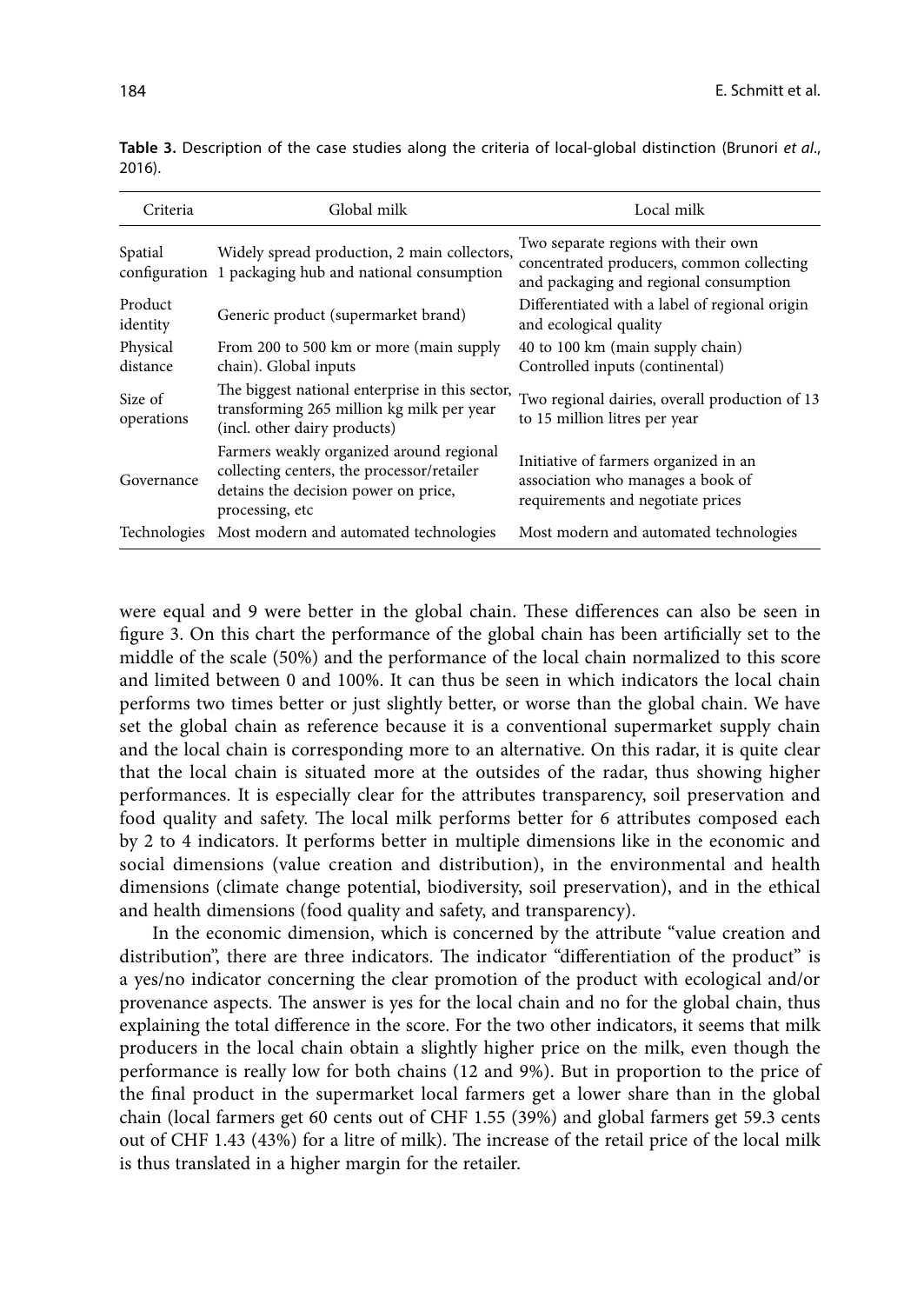|                                                                          |                                              |                                                                       | Data                                         | Score (%)        |              |
|--------------------------------------------------------------------------|----------------------------------------------|-----------------------------------------------------------------------|----------------------------------------------|------------------|--------------|
| Indicator                                                                | Unit                                         | Global                                                                | Local                                        | Global Local     |              |
| Differentiation of the product                                           | no/yes                                       | no                                                                    | yes                                          | $\mathbf{0}$     | 100          |
| Producers' income                                                        | ct/ kg milk                                  | 59.3                                                                  | 60.6                                         | 9                | 12           |
| Share of producers' price on sale price                                  | %                                            | 42.7                                                                  | 39.1                                         | 14               | $\mathbf{0}$ |
| Cooperative or association of producers in place no/yes                  |                                              | yes                                                                   | yes                                          | 100              | 100          |
| Inter-professional association or negotiation<br>platform                | no/yes                                       | yes                                                                   | yes                                          | 100              | 100          |
| Average wage paid to farm employees                                      | <b>CHF</b>                                   | 3200                                                                  | 3250                                         | $\mathbf{1}$     | 3            |
| Average annual income of farmers                                         | <b>CHF</b>                                   | 54 927                                                                | 51 471                                       | 45               | 30           |
| Production per lifespan of dairy cows                                    | kg milk per<br>lifespan                      | 28 135                                                                | 38 233                                       | 9                | 38           |
| Packaging material used                                                  | categories                                   | packaging<br>from<br>certified<br>ecological<br>production production | packaging<br>from<br>certified<br>ecological | 40               | 40           |
| Transport Greenhouse gas emissions                                       | $CO2$ eq./km                                 | 51.3                                                                  | 19.8                                         | $\boldsymbol{0}$ | 59           |
| Production Greenhouse gas emissions                                      | kg CO <sub>2</sub> eq./kg<br>milk ECM        | 1.1                                                                   | 1.5                                          | 69               | 53           |
| Ecological compensation area                                             | % of total<br>agricultural<br>area           | 11.8                                                                  | 13.3                                         | 41               | 52           |
| Crop rotations                                                           | number of crop<br>rotations                  | 3                                                                     | 5.7                                          | $\mathbf{0}$     | 68           |
| Locally adapted/resistant/endangered crop<br>varieties                   | no/yes                                       | no                                                                    | no                                           | $\mathbf{0}$     | $\mathbf{0}$ |
| Area free of pesticide use                                               | % of crop land                               | 27.9                                                                  | 33.5                                         | 28               | 34           |
| GMO-free feed (certified) in the supply chain                            | no/yes                                       | $\boldsymbol{0}$                                                      | 87.5                                         | 0                | 88           |
| Breeding degree of the livestock                                         | average of<br>categories for<br>all farmers  | 50                                                                    | 22                                           | 50               | 22           |
| Growing of legumes in proportion of cropland<br>surface                  | % of the total<br>crop land                  | $\boldsymbol{0}$                                                      | 10.4                                         | 0                | 100          |
| percentage of organic fertilizers in the total<br>fertilizer application | % of total<br>fertilizers used               | 71.4                                                                  | 69.7                                         | 71               | 70           |
| Concentrated feed used per kg milk                                       | g concentrated<br>feed / kg milk<br>produced | 130.4                                                                 | 90.3                                         | 25               | 52           |
| Percentage of roughage in the animal feed                                | % of total feed                              | 70                                                                    | 77.3                                         | 33               | 58           |
| Food safety standards from suppliers                                     | no/yes<br>average of                         | yes                                                                   | yes                                          | 100              | 100          |
| Proportion of information available to farmers                           | categories for<br>all farmers                | 0                                                                     | 42.4                                         | 0                | 42           |
| Sufficient and clear Information available for<br>consumers              | categories (%)                               | 40                                                                    | 80                                           | 40               | 80           |

**Table 4.** Data for indicators and performance scores.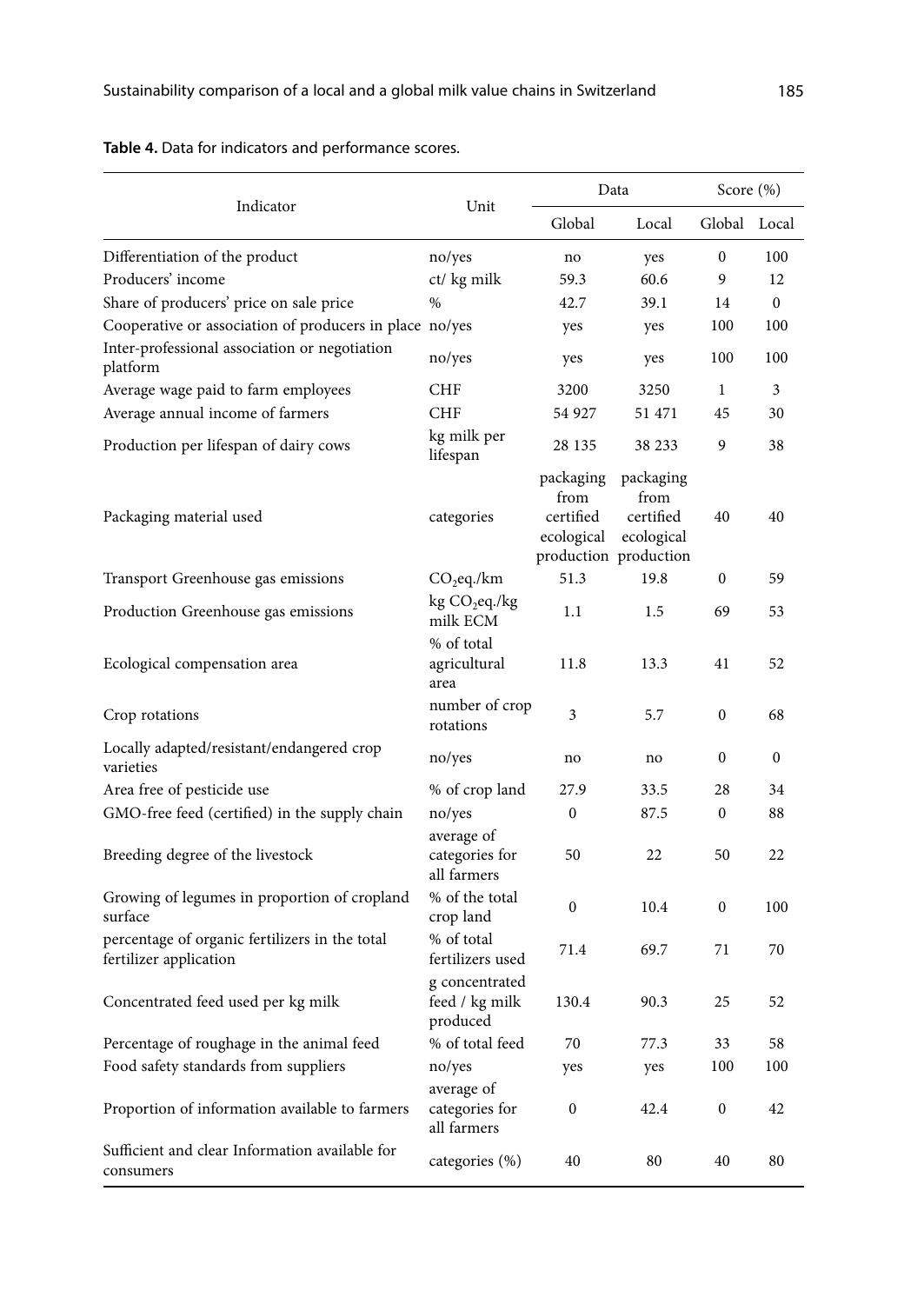|                                                            |                                                  | Data   |       | Score $(\% )$ |              |
|------------------------------------------------------------|--------------------------------------------------|--------|-------|---------------|--------------|
| Indicator                                                  | Unit                                             | Global | Local | Global        | Local        |
| Information made publicly available                        | categories (%)                                   | 70     | 100   | 67            | 100          |
| Use of biogas plants                                       | no/yes                                           | no     | no    | $\mathbf{0}$  | $\mathbf{0}$ |
| Use of byproducts from the food industry as<br>animal feed | % of farmers                                     | 20     | 17.6  | 20            | 18           |
| Milk loss on farm                                          | $\%$                                             | 1      | 1.5   | 90            | 85           |
| Milk loss at processing                                    | $\%$                                             | 0.5    | 0.2   | $\mathbf{0}$  | 60           |
| Traceability upstream of the supply chain                  | average of<br>categories for<br>all farmers      | 20     | 67.6  | 20            | 68           |
| Traceability downstream of the supply chain                | no/yes                                           | 100    | 66.7  | 100           | 67           |
| Proportion of Participation in outdoor grazing<br>program  | $%$ of<br>participation<br>(from all<br>farmers) | 69     | 100   | 92            | 100          |
| Life span of the dairy cows                                | years                                            | 4.5    | 5     | $\mathbf{0}$  | $\mathbf{0}$ |
| Proportion of Participation in loose housing<br>program    | $%$ of<br>participation<br>(from all<br>farmers) | 23     | 70.6  | 77            | 100          |
| Proportion of animals treated by Antibiotics in<br>a year  | % treated cows                                   | 17.5   | 35.8  | 100           | 90           |
| Transportation duration to the slaughterhouse              | minutes                                          | 46.3   | 42.9  | 82            | 86           |

The social dimension concerns two attributes and four indicators. The two indicators of the attribute "social capital" do not show any difference as both chains perform with 100%. In both cases cooperatives and inter-professional organisations are present to support farmers in the defence of their interests and to offer space for negotiations. Concerning the attribute "working conditions", farm employees are paid a little better in the local chain although the difference in performance is minimal (2%) and both are extremely low (1 and 3%). When looking at the annual income of dairy farmers in comparison with the national average in this sector, the ones in the global chain obtain a performance 15% higher. In summary, both chains obtain their equal share of indicators performing better in the social dimension.

The environmental dimension contains more attributes and indicators: four attributes measured by 12 indicators, but all of them are also relevant to other dimensions (cfr. table 1). The eco-efficiency is considered both environmentally - because the production of more with less is responsible in terms of resource use and planetary boundaries (Pretty, 2013) - and economically - because it can obviously reduce production costs. The first indicator in this attribute looks at the production per cow on their entire lifespan. Cows in the local chain live in average a half-year longer and also were reported to produce more per year so the local chain has a better performance. The second indicator concerns the material used for packaging: the most ecological and economical would be to have no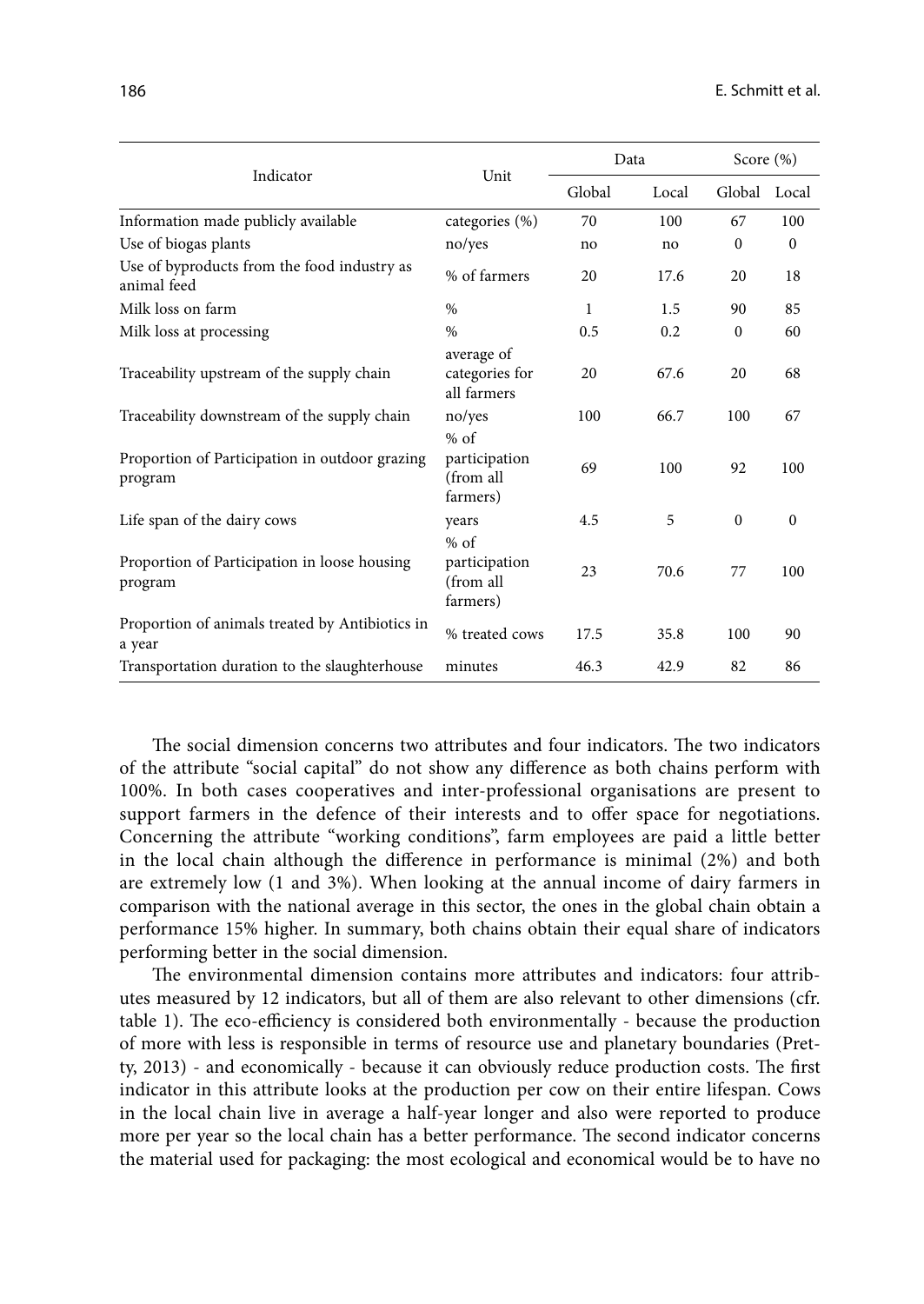

**Figure 3.** Performance of the local chain compared to the global chain.

packaging at all (re-used bottles) but actually both milks are packaged in similar paperbricks, with however a label of ecological paper production (the FSC label). It is however not recyclable or reusable in both cases and both chains obtain a score of 40%. Regarding climate change impacts, the local chain performs better on limiting emissions from transport because of the much shorter distance travelled in the local chain. These scores were calculated from data about transport means and distance and using a life-cycle assessment database that gives coefficients of GHG emissions for transport means. For the second indicator "production greenhouse gas emissions", no direct measurement of GHG emissions on farms was possible and a secondary source was used. Sutter *et al*. (2013) compare two systems very similar to ours in Switzerland. As the local system produces less milk on the same area because of grass-based feed, more GHG, especially methane, are emitted at the production stage (Sutter *et al*., 2013).

The biodiversity attribute contains six indicators and the global chain performs better in only one of them. A certain percentage of the farming surfaces must be set aside (noncultivated): this is a requirement for being eligible to certain direct payments and that's why all farmers comply with this indicator. Interestingly, farmers in the local chain still had larger "compensation surfaces" (13.3% on average against 11.8%). The diversity of crops in the rotation is also much higher with an average of 7 crops for local farmers and only 3 for the global chain. Farmers in neither chains use locally adapted or rare varieties (according to the Pro Specie rara catalogue (2016)) and both perform 0% for this indicator. The use of pesticides is done on larger surfaces among farmers of the global chain although the difference is small (performance 28% *vs*. 34% in the local chain). The use of GMO is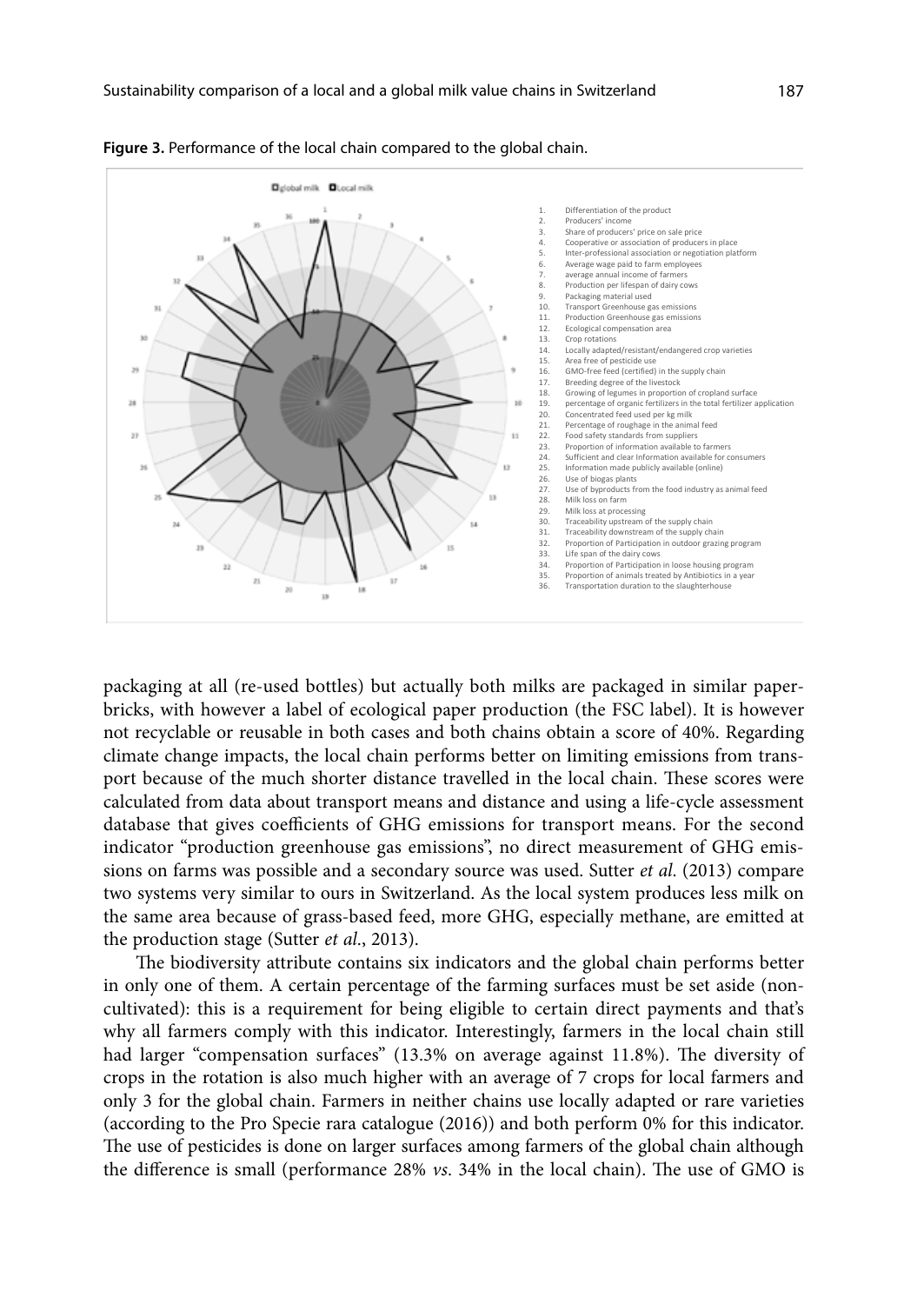controversial regarding sustainability and the Swiss legislation is one of the strictest in their restriction but still allows some amount in animal feed. Farmers in the global chain do not renounce to it and do not use certified GMO-free feed but 87.5% of farmers in the local chain do. Regarding traditional species conservation on farms, neither chains had many traditional dairy cows and most tend to have high-producing breeds like red Holstein.

Concerning the attribute Soil preservation, the local chain's farmers use much more legumes in their crop cultures, which give them the advantage in the first indicator. Concerning the proportion of organic fertilization, both chains have surprisingly very close scores (71 and 70%).

The attribute "food quality and food safety" covers the health dimension of the assessment. The two first indicators are linked to the fat quality found in the milk and in both cases the local chain performs better as the feeding of cows relies much more on fodder rather than concentrates. As a consequence the content of fatty acids in the milk, especially the omega3 to omega6 ratio, is healthier (Thomet *et al*., 2011). There is no difference in terms of safety standards followed by both chains (both 100% performance in the last indicator of this attribute).

The four last attributes are linked to the ethical dimensions but also to the social or environmental dimensions. For all indicators of "transparency" the local chain performs around 40% better. These indicators were constructed with categories of information that should be available to farmers, consumers or the public about the product, its production and the enterprises in the supply chain.

 For the attribute "food wastage", neither of the chains' farmers use a biogas plant (first indicator). Concerning the use of industry by-products as feed, farmers of the global chain seem slightly better, as well as in avoiding milk losses. At processing, the local processors seem better in avoiding milk losses during packaging.

In terms of traceability, the global chain has a better performance concerning the monitoring of traceability downstream of the supply chain (marking products which are sold) but a worse performance for traceability upstream of the supply chain (ability to know the origin of all components).

The last attribute "animal welfare" contains five indicators and the local chain presents higher performances in three of them. Farmers of the local chain participate in more animal-welfare voluntary programs and thus perform better in "Proportion of participation in outdoor grazing program" and "Proportion of Participation in loose housing program". They also perform better in the last indicator "Transportation duration to the slaughterhouse" probably due to their general geographical position closer to a major slaughterhouse in Basel. Both chains have cows who do not live for many years (4.5 and 5 years), so both get a null performance according to the benchmarks with a minimum at 5 years, but the local chain still performs a little bit better. Concerning animal health, farmers in the global chain seem to give fewer antibiotics and thus perform better in the indicator "Proportion of animals treated by Antibiotics in a year".

#### **5. Discussion**

The analysis of several chosen indicators shows a clear distinction between the Global and Local milk that reflects the difference concerning geographical flows, governance,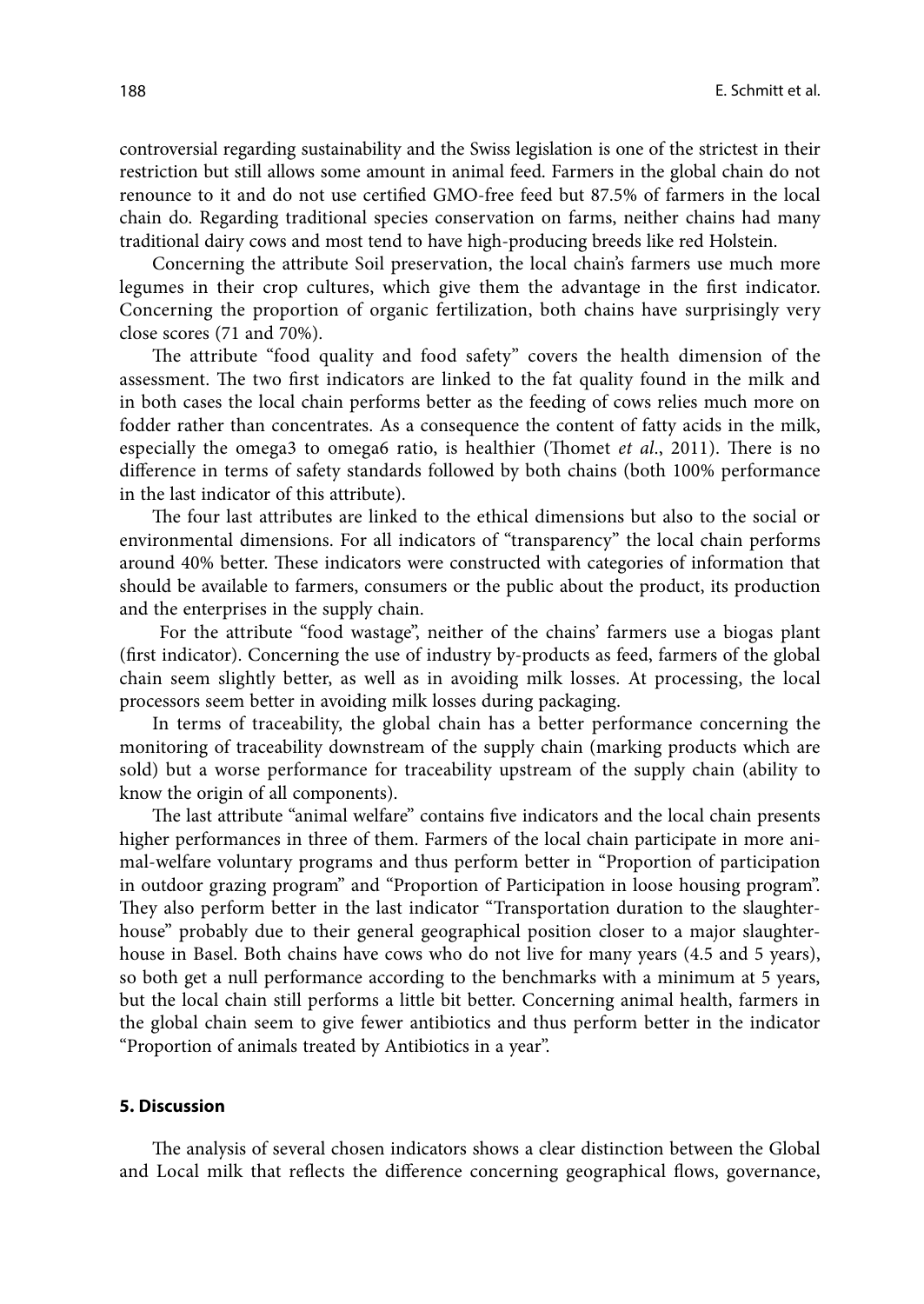production systems and logistics. The local milk clearly performs better in terms of number of indicators.

This difference in performances can be explained in part by important factors that influence the performance score of several indicators, and were mentioned by most actors as relevant. These factors were the strategies in the choice of animal feed and the differentiation of the product. The animal feeding strategy for example influences the whole organization of farms by changing the possibilities of crop rotations, productivity per hectare and per cow, GHG emissions, animal welfare, fat quality in the milk, and also greatly influences the impact on biodiversity abroad where concentrated feed is produced. The differentiation of the product is a whole different marketing strategy that triggers a different supply chain arrangement and the sharing of information. It thus influences transparency, relation among actors, communication with the consumers and price. In contrast, the standardization of the product that is a strategy more typical of global products leads to a decrease of precise information available to consumers and of transparency as well as traceability (for consumers and farmers), but on the other side, it can help to decrease the production costs, reduce waste and deal better with consumption variations over the year. However, the inclusion of social and environmental externalities might balance this. Moreover, the local milk chain was still at the beginning of the initiative at time of data collection and is still expected to improve its performance. For the moment, some of the local milk sometimes has to be de-classified and is then mixed with other milks into generic brands. When this happens, a part of the added value due to the differentiation of the product is lost.

However, all in all, the efforts of this initiative to promote localness and ecological values around the local milk are shown to contribute to sustainability through our indicators.

In comparison with other studies, Binder *et al*. (2012) realized a sustainability assessment of the Swiss milk sector in general, which would correspond to our global case study. Their indicators are constructed differently and the data are used in a too different way to allow direct comparison with our indicators. However, it is worth to underline that both studies identify similar themes of sustainability like biodiversity, social capital, GHG emissions, hourly wages, etc. applicable to the same stages of the value chain. Furthermore, both studies identify similar critical issues and trade-offs, for example that the increase of the biodiversity in Switzerland (by increasing conservation surfaces) might impact biodiversity in Brazil through the production of concentrated feed and the deforestation linked to the cultivation of the corresponding soya and maize (Binder *et al*. 2012). This was however not the case in our local chain, as local farmers have larger conservation areas while feeding less concentrated feed at the same time. Interestingly, their study followed the same methodological process for the selection of indicators and benchmarking, which they call upper and lower boundaries of the sustainability range.

A first important result in this study consist as well in the nature of the attributes. In Switzerland, milk production is seen by various stakeholders as being important from all points of views (multi-dimensional), but the choice of the attributes themselves reflect the sensitivity that is peculiar to that country and sector. As in Binder *et al*. (2012), social topics like fairness of remuneration of farmers, social capital and working conditions, but as well environmental issues like climate change, biodiversity, soil, food waste and more ethi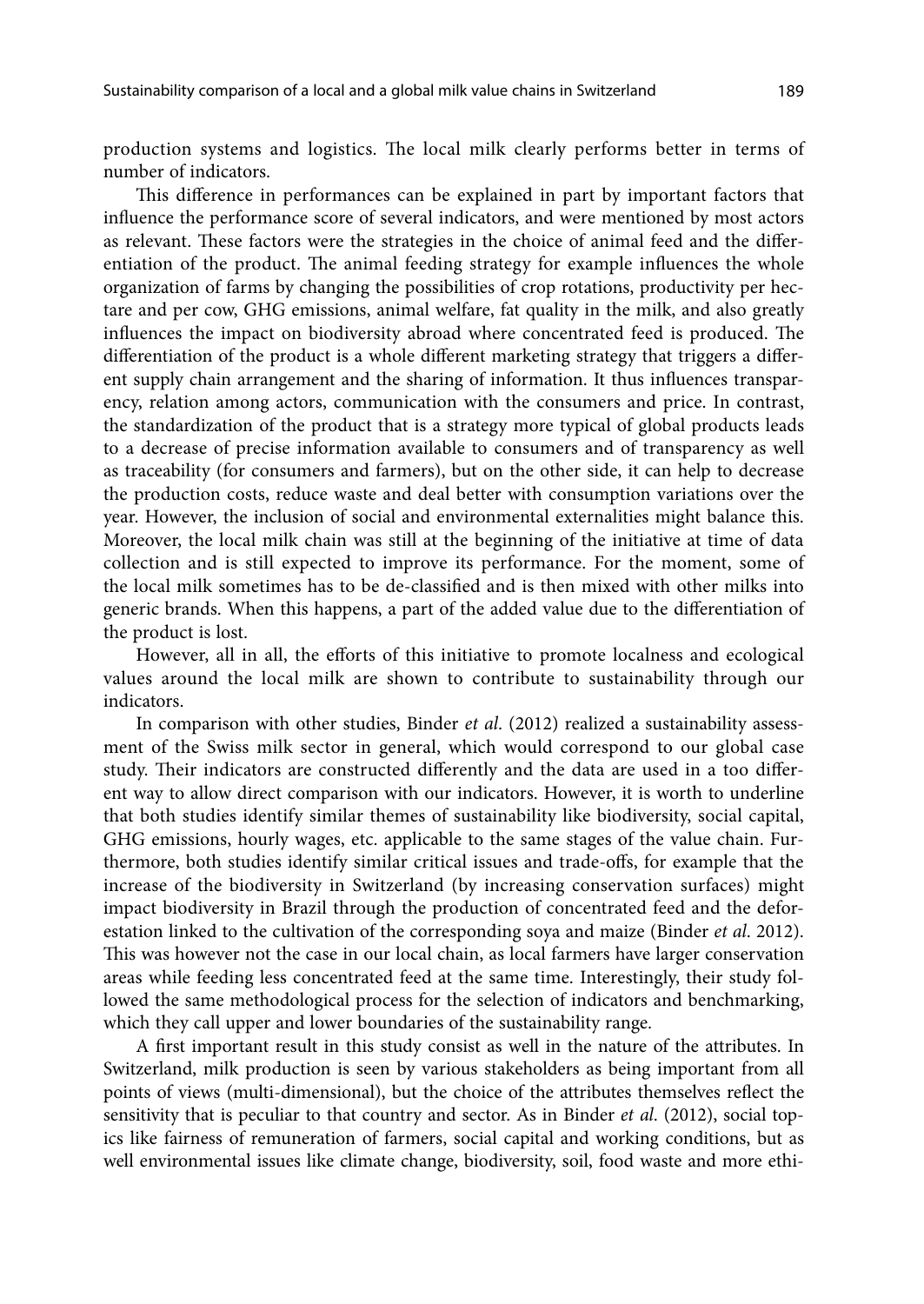cal and health concerns like food quality, transparency along food chain and animal welfare, are topics that strongly came forward. It is also necessary to acknowledge that the choice of the examined "critical issues" of sustainability of the milk value chain is very hard to maintain objectivity, as the selection of the attributes integrates the stakeholders directly. It then becomes inevitably context-dependent, as they tend to give importance to what is relevant in their daily activities. The final selection is thus linked to that specific cultural and biophysical context. The validity of the specific analysis framework and subsequent results is thus limited to a certain sector and to a certain country. In contrary to Pretty *et al*. (2010)'s hope for a universal tool, we rather think that such indicator tools have to be context-related.

Therefore, the selection of the attributes and indicators really needs to be done in a participatory way and in connection with that context in order to be relevant (Van Passel and Meul, 2012; Binder *et al*., 2010; Bossel, 1999). A participatory process moreover has the advantage to avoid misinterpretations of the issues and results, which is often the case in sustainability assessments, as noted by Gasparatos and Scolobig (2012). The choice of the key stakeholders is therefore crucial and the researcher has to be aware that the final list of indicators could change the results one way or another *(*Schader *et al*., 2014).

The benchmarking of each indicator is also a crucial phase. It already requires a holistic vision of what the limits in performance of the chain are and could be in the most sustainable and most unsustainable cases and a good knowledge of the context.

The stakeholders interviewed during the attributes' selection phase often emphasized the economic aspects as being the most crucial because without a substantial profit nothing can be done. This leads to the issue of weighting the indicators according to their importance. We have chosen not to dedicate this study to the weighing and further averaging of the indicators because the detailed results and multidimensionality should not be lost. As Schader *et al*. (2014) wrote, there is often a trade-off between the precision of data that researchers can collect and the multi-dimensionality of an evaluation; we then tried to overcome this challenge by downsizing the amount of attributes according to their relevance in the specific context of the dairy sector, while keeping some precise indicators. However the results show that some indicators could have been set aside as they do not show any difference between the local and global chains, such as social capital.

Collecting data proved to be difficult for the very first (input provision) and last steps (distribution and consumption) of the supply chains in the study conducted. Indeed, some agricultural inputs are often imported through market channels that are hard to entirely trace and the sustainability of their production is even harder to assess. The end of the supply chain, with the biggest companies and sometimes the exportation of products, is also hard to be completely captured as stakeholders are harder to anonymise and fear more for the use of their confidential data. These two ends of the value chains are thus a sort of darker zones that deserve more attention in future sustainability assessments.

#### **6. Conclusion**

As seen in this study developing a set of attributes of performance to compare local and global food value chains, the process of selecting the appropriate indicators and benchmarks are crucial. An in-depth exploration of the context and the participation of stakeholders in an iterative process were thus required to define the attributes and focus on the most rel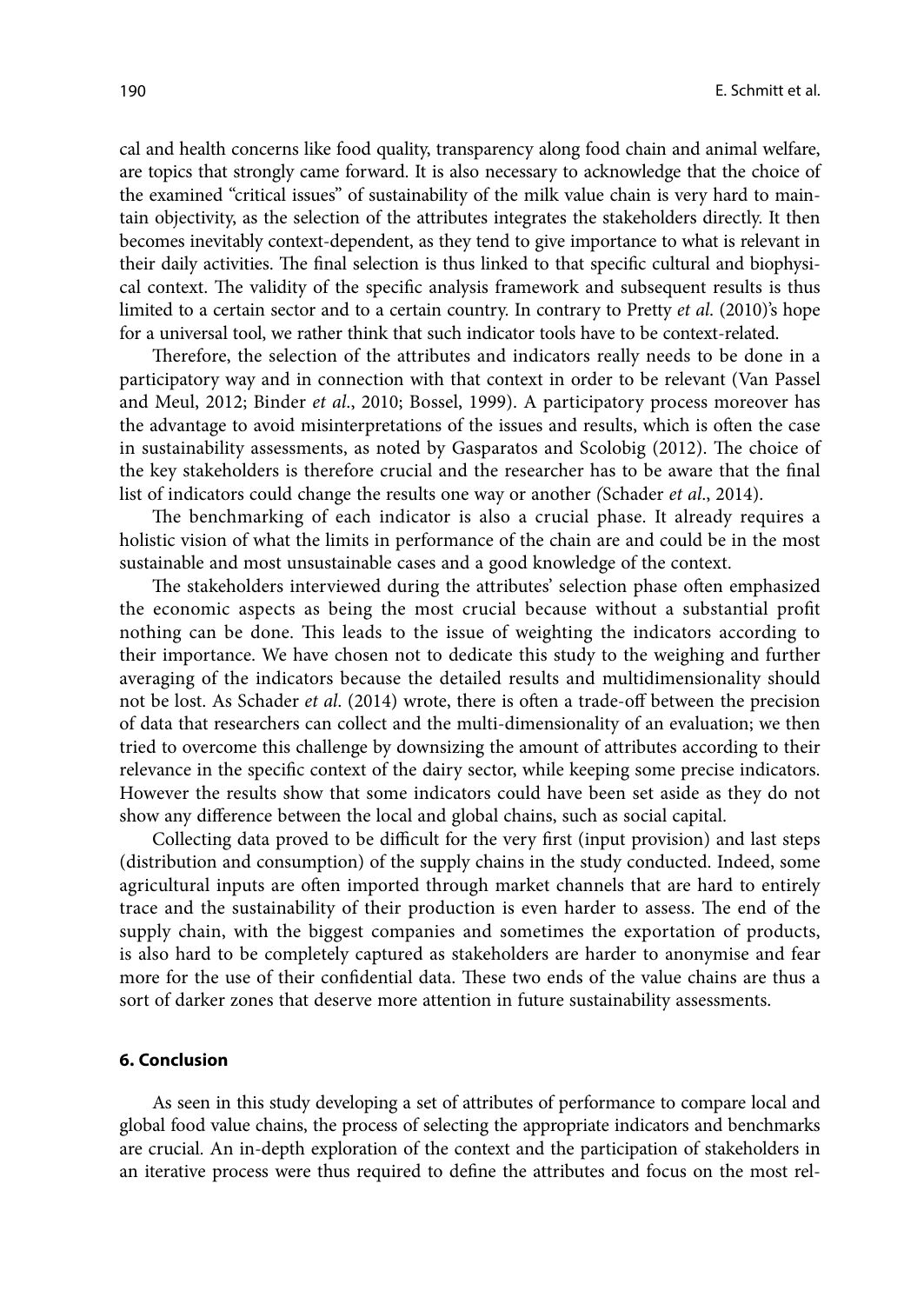evant ones. The use of numerous interviews and the wide sources to contextualize and assess each chain's performance gives to the followed methodology great insight on each chain's critical issues and on the most relevant attributes to assess. However, at the indicator level, more work should be carried out to weigh them for aggregation; such a process could however be very time-consuming and reduce the transparency of the results and the objectiveness of the assessments. Nevertheless, the assessment succeeded in remaining multidimensional and in finding the critical issues that differentiate the local and global chains in their sustainability. The two major advantages of the studied "more local" chain in terms of sustainability are its marketing strategy to differentiate the product in terms of provenance and ecological label. This induces a more coordinated governance among producers and with the retailer. It also prompted a reflexion on the production's book of requirement and ecological practices on farms. A major impact on sustainability comes from the animal feeding strategy as a grass-based diet influences the rotation of cultures (soil preservation), the biodiversity in Switzerland and Brazil, the time animals spend outside (animal welfare), and even the nutritional quality of the milk fatty acids. However, the global chain might have the advantage to emit less GHG emissions per kilo milk produced but an LCA from input production to consumption would be more adequate to evaluate this specific question. The global chain also might be more efficient in terms of production costs as farmers in the global chain showed higher annual wages, but the local initiative is still at its beginning.

#### **References**

- Adams, D.C. and Salois, M.J. (2010). Local Versus Organic: A Turn in Consumer Preferences and Willingness-To-Pay. *Renewable Agriculture and Food Systems* 25: 331–341.
- Binder, C., Schmid, A. and Steinberger, J.K. (2012). Sustainability Solution Space of the Swiss Milk Value Added Chain. *Ecological Economics* 83: 210–220.
- Binder, C.R., Feola, G. and Steinberger, J.K. (2010). Considering the Normative, Systemic and Procedural Dimensions in Indicator-Based Sustainability Assessments in Agriculture. *Environmental Impact Assessment Review* 30: 71–81.
- Bockstaller, C., Guichard, L., Keichinger, O, Girardin, P., Galan, M-B. and Gaillard, G. (2009). Comparison of Methods to Assess the Sustainability of Agricultural Systems. A Review. *Agronomy for Sustainable Development* 29: 223–235.
- Born, B. and Purcell, M. (2006). Avoiding the Local Trap: Scale and Food Systems in Planning Research. *Journal of Planning Education and Research* 26: 195–207.
- Bossel, H.H. (1999). *I*ndicators for Sustainable Development: Theory, Method, Applications. International Institute for Sustainable Development.
- Brunori, G., Galli, F., Barjolle, D., van Broekhuizen, R., Colombo, L., Giampietro, M., Kirwan, J., Lang, T., Mathijs, E., Maye, D., de Roest, K., Rougoor, C., Schwarz, J., Schmitt, E., Smith, J., Stojanovic, Z., Tisenkopfs, T. and Touzard, J-M. (2016). Are Local Food Chains More Sustainable than Global Food Chains? Considerations for Assessment. *Sustainability* 8, 449.
- Edwards-Jones, G. (2010). Does Eating Local Food Reduce the Environmental Impact of Food Production and Enhance Consumer Health? *The Proceedings of the Nutrition Society* 69: 582–591.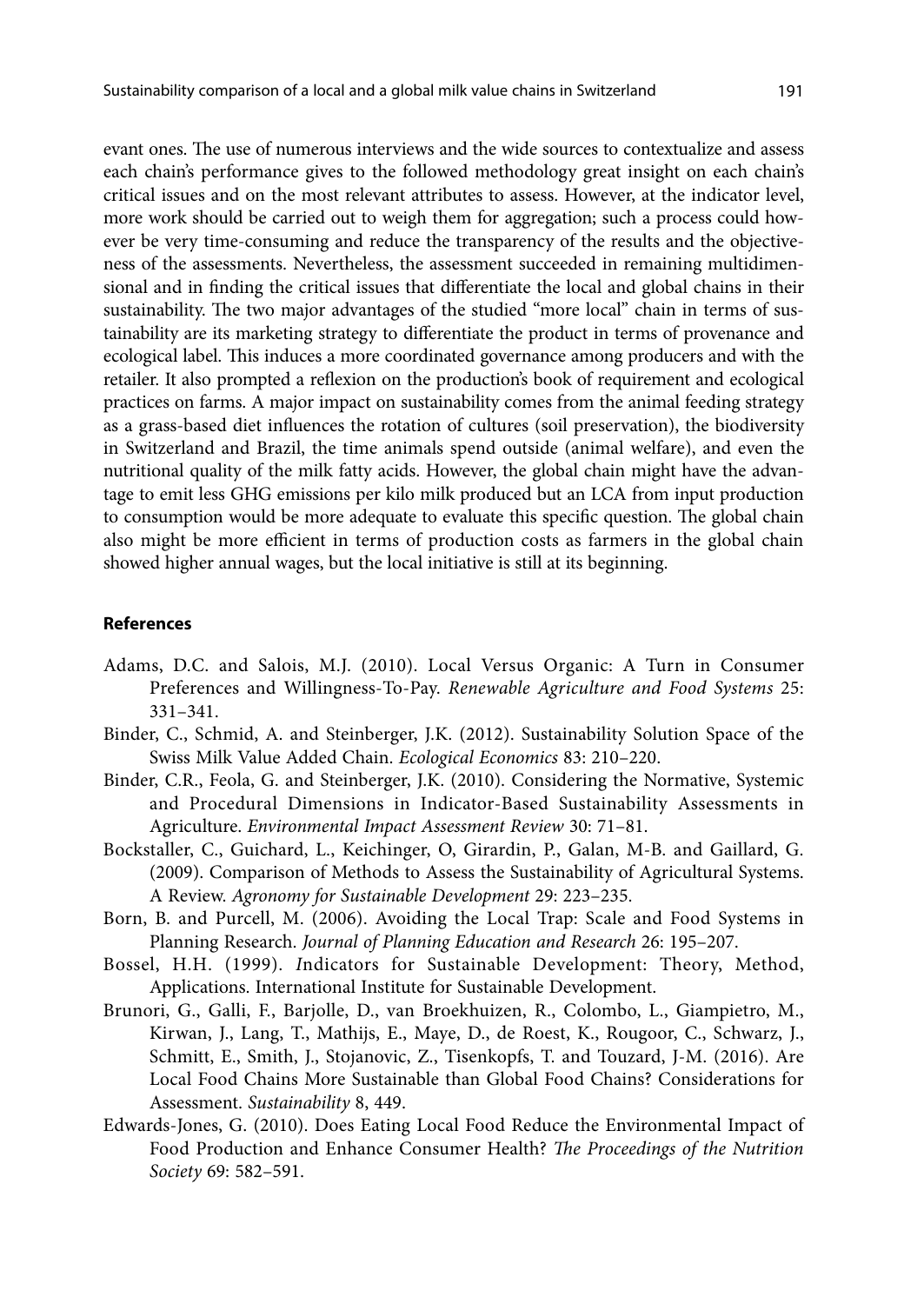- Ericksen, P.J. (2007). Conceptualizing Food Systems for Global Environmental Change Research. *Global Environmental Change* 18: 234–245.
- Federal Office for Agriculture FOAG (2014). Marktbericht Milch. Bern, Switzerland.
- Federal Office for Agriculture FOAG (2013). Rapport Agricole 2013. Berne, Switzerland.
- Food and Agriculture Organization of the United Nations FAO (2013). SAFA Sustainability Assessment of Food and Agriculture Systems Guidelines. Rome.
- Gasparatos, A. and Scolobig, A. (2012). Choosing the Most Appropriate Sustainability Assessment Tool. *Ecological Economics* 80: 1–7.
- IP Suisse (2015). Directives de Production pour le Lait des Prés.
- King, R.P., Hand, M.S., DiGiacomo, G., Clancy, K., Gómez, M.I., Hardesty, S.D., Lev, L. and McLaughlin, E.W. (2010). Comparing the Structure, Size, and Performance of Local and Mainstream Food Supply Chains. United States Department of Agriculture, Economic Research Service.
- Kirwan, J., Maye, D., Bundhoo, D., Keech, D. and Brunori, G. (2014). GLAMUR WP2 Scoping/Framing General Comparative Report on Food Chain Performance (Deliverable 2.3). Countryside and Community Research Institute, University of Gloucestershire, UK.
- Neven, D. (2014). Developing Sustainable Food Value Chains. Guiding Principles. FAO, Rome.
- Ostrom, E. (2009). A General Framework for Analyzing Sustainability of Social-Ecological Systems. *Science* 325(5939): 419–422.
- Pretty, J. (2013). The Consumption of a Finite Planet: Well-Being, Convergence, Divergence and the Nascent Green Economy. *Environmental and Resource Economics* 55: 475–499.
- Pretty, J.,. Sutherland, W.J., Ashby, J., Auburn, J., Baulcombe, D., Bell, M., Bentley, J., Bickersteth, S., Brown, K., Burke, J., Campbell, H., Chen, K., Crowley, E., Crute, I., Dobbelaere, D., Edwards-Jones, G., Funes-Monzote, F., Godfray, H.C.J., Griffont, M., Gypmantisiri, P., Haddad, L., Halavatau, S., Herren, H., Holderness, M., Izac, A-M., Jones, M., Koohafkan, P., Lal R., Lang, T., McNeely, J., Mueller, A., Nisbett, N., Noble, A., Pingali. P., Pinto, Y., Rabbinge, R., Ravindranath. N.H., Rola, A., Roling, N., Sage, C., Settle, W., Sha, J.M., Shiming, L., Simons, T., Smith, P., Strzepeck, K., Swaine, H., Terry, E., Tomich, T.P., Toulmin, C., Trigo, E., Twomlow, S., Vis, J.K., Wilson, J. and Pilgrim, S. (2010). The Top 100 Questions of Importance to the Future of Global Agriculture. *International Journal of Agricultural Sustainability* 8: 219-236.
- Pro Specie Rara (2016). Fondation Suisse Pour la Diversité Patrimoniale et Génétique Liée aux Végétaux et aux Animaux.
- Schader, C., Grenz, J., Meier, M.S. and Stolze, M. (2014). Scope and Precision of Sustainability Assessment Approaches of Food Systems. *Ecology And Society* 19(3), 42.
- Schmitt, E., Graas, N., Bougouin, H., Cravero, V. and Barjolle, D. (2014). *GLAMUR WP2 National level report Switzerland*, Frick.
- Sutter, M., Nemecek, T. and Thomet, P. (2013). Vergleich der Ökobilanzen von stall- und weidebasierter Milchproduktion. *Agrarforschung Schweiz* 4: 230–237.
- Thomet, P., Cutullic, E., Bisig, W., Wuest, C., Elsaesser, M., Steinberger S. and Steinwidder A. (2012). Merits of Full Grazing Systems as a Sustainable and Efficient Milk Production Strategy. *Grassland Science in Europe* 16: 273–285.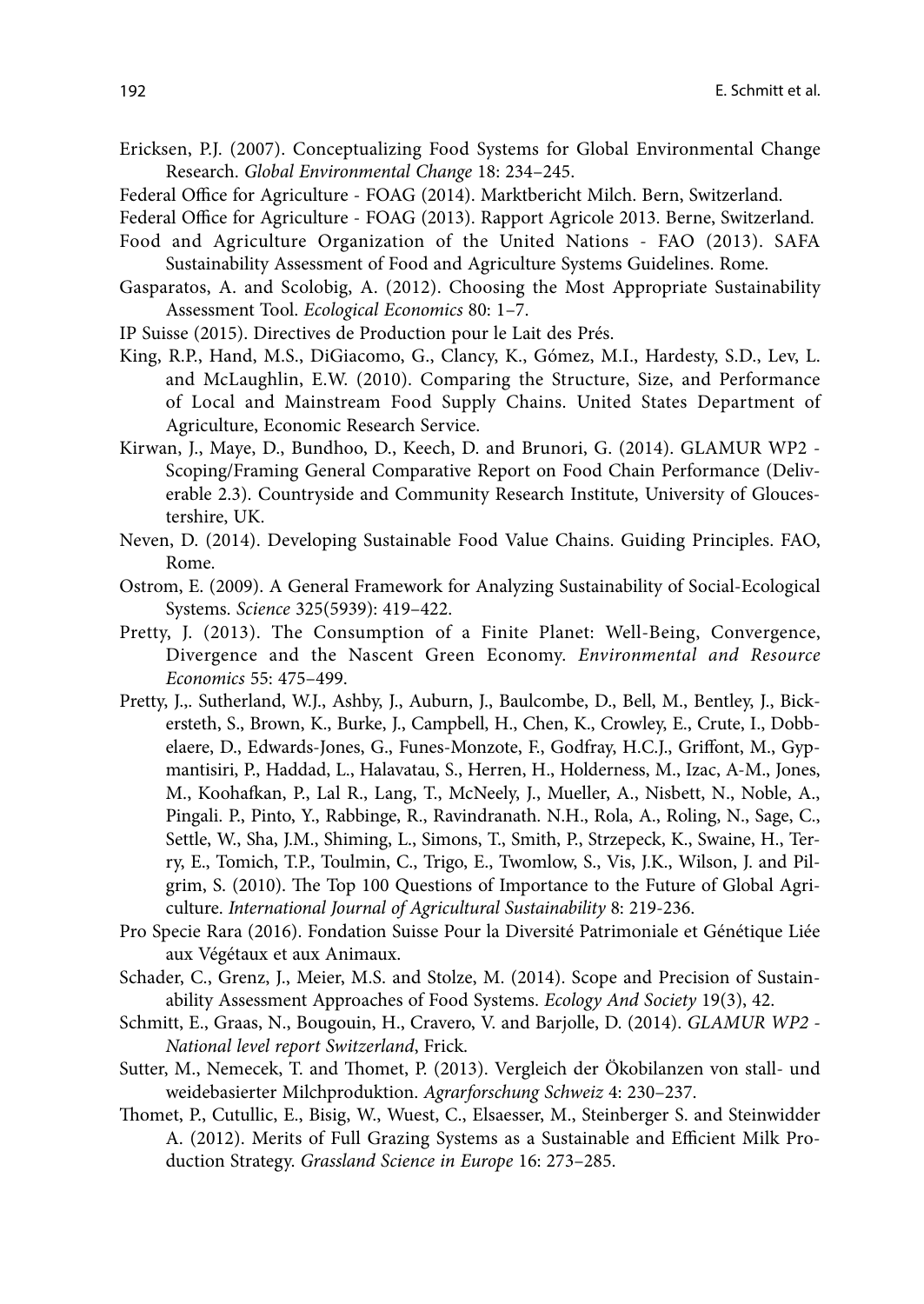Union Suisse des Paysans (2012). Statistique Laitière. Brugg, Switzerland.

- van der Vorst, J.G. A.J. (2006). Chapter 2: Performance Measurement in Agri-Food Supply-Chain Networks. In Ondersteijn, C.J.M., Wijnands, J.H.M., Huirne, R.B.M. and van Kooten, O. (eds). Quantifying the Agri-Food Supply Chain. Springer, 15–26.
- Van Passel, S. and Meul, M. (2012). Multilevel and Multi-User Sustainability Assessment of Farming Systems*. Environmental Impact Assessment Review* 32: 170–180*.*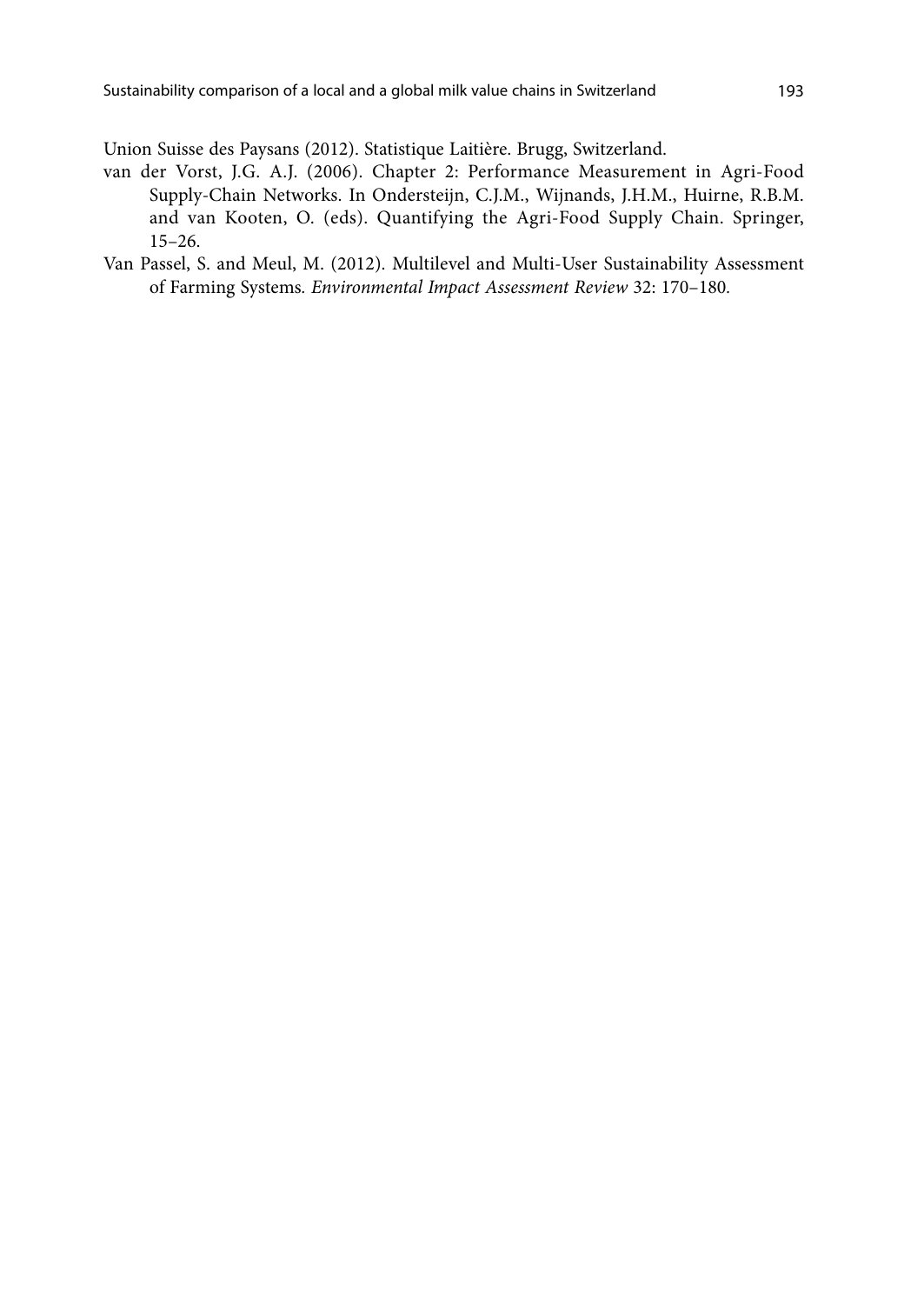| Attribute                          | Indicator                                                   | Unit                       | Low benchmark   | High benchmark  | References for creation Data Global Pata<br>and benchmarks         |                         | Local | Global<br>Score<br>(%) | Score<br>Local<br>(%) |
|------------------------------------|-------------------------------------------------------------|----------------------------|-----------------|-----------------|--------------------------------------------------------------------|-------------------------|-------|------------------------|-----------------------|
|                                    | Differentiation of the<br>product                           | no/yes                     | no              | yes             | SAFA (C 3.3.1)                                                     | $\overline{\mathbf{a}}$ | yes   |                        | 100                   |
| and Distribution<br>Value Creation | Producers' income                                           | milk<br>$\mathsf{ct}/\log$ | 55 ct/kg        | 156 ct/kg       | SAFA (C1.4.1)<br>USP 2012                                          | 59.3                    | 60.6  | ᡡ                      | $\overline{c}$        |
|                                    | Share of producers'<br>price on sale price                  | ℅                          | 40%             | 60%             | USP 2012, FOAG<br>2014 <sup>1</sup>                                | 42.7                    | 39.1  | $\overline{14}$        | 0                     |
|                                    | producers in place<br>Cooperative or<br>association of      | no/yes                     | no              | yes             | SAFA (S 2.2.1)                                                     | yes                     | yes   | 100                    | 100                   |
| Social Capital                     | negotiation platform<br>Interprofessional<br>association or | no/yes                     | ã               | yes             | SAFA (S 2.2.1)                                                     | yes                     | yes   | 100                    | 100                   |
|                                    | Average wage paid to<br>farm employees                      | month<br>CHF/1             | 3170 CHF/month  | 6125 CHF/month  | SAFA (C 1.4.1)<br>USP 2012                                         | 3200                    | 3250  |                        |                       |
| conditions<br>Working              | income of farmers<br>Aaverage annual                        | rear<br>CHF/y              | 44'772 CHF/year | 67'158 CHF/year | Expert O. Schmid<br>Hoop &Schmid <sup>2</sup> ,<br>Agroscope 2013, | 54927                   | 51471 | 45                     | $\overline{\omega}$   |

**ANNEX**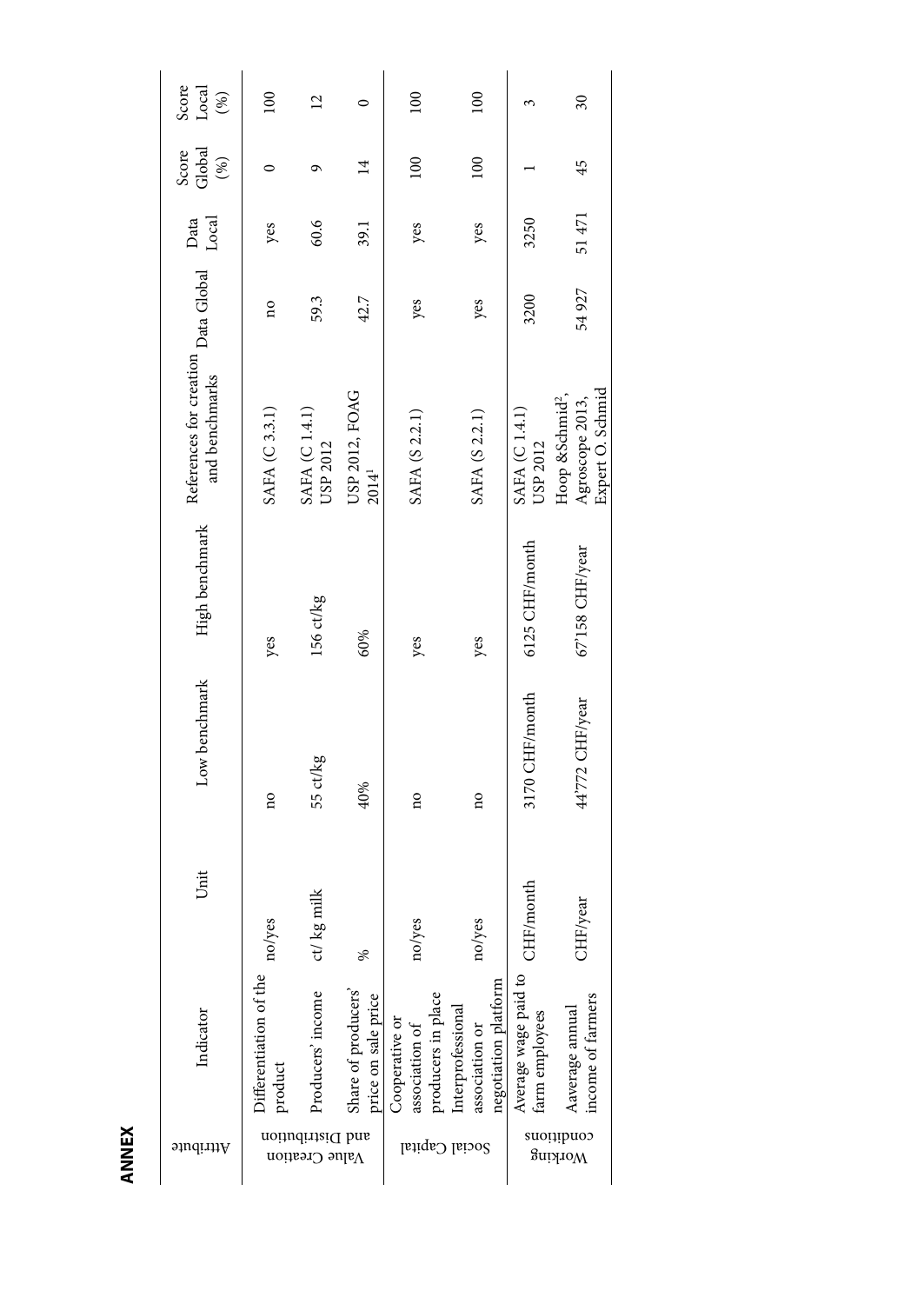| Score<br>Local<br>(%)                                 | 38                                                                 |                                                                                                                                                                                                                                                                                                              | 59                                                                        | 53                                                                          |
|-------------------------------------------------------|--------------------------------------------------------------------|--------------------------------------------------------------------------------------------------------------------------------------------------------------------------------------------------------------------------------------------------------------------------------------------------------------|---------------------------------------------------------------------------|-----------------------------------------------------------------------------|
| Global<br>Score<br>(%)                                | G                                                                  | 40                                                                                                                                                                                                                                                                                                           | $\circ$                                                                   | 69                                                                          |
| Data<br>Local                                         | 38 233                                                             | 40                                                                                                                                                                                                                                                                                                           | 19.8                                                                      | 1.5                                                                         |
|                                                       | 28 135                                                             | production<br>packaging<br>ecological<br>certified<br>from                                                                                                                                                                                                                                                   | 51.3                                                                      | $\Box$                                                                      |
| References for creation Data Global<br>and benchmarks | Expert C. Notz                                                     | certified ecological<br>packaging from<br>production                                                                                                                                                                                                                                                         | benchmarks calculated<br>from theoretical<br>SAFA (E 1.1.2)<br>worse-case | Nemecek et al. 2008 <sup>3</sup>                                            |
| High benchmark                                        | 60'000 kg milk                                                     | SAFA (E 5.1.3)                                                                                                                                                                                                                                                                                               | $0$ CO <sub>2</sub> eq./km                                                | 0.5 kg $\text{CO}_2$ eq./kg milk SAFA (E 1.1.2).<br>ECM                     |
| Low benchmark                                         | 25'000 kg milk                                                     | conventional package<br>60%/packaging from<br>ecological material -<br>80% / no packaging<br>or reused packages<br>certified ecological<br>recycled material -<br>packaging - 20%<br>recycled certified<br>- 0%/ recyclable<br>packaging from<br>packaging from<br>material - 40%/<br>Categories:<br>$-100%$ | 48.4 CO <sub>2</sub> eq./km                                               | milk ECM (energy<br>2.5 $kg$ $CO$ <sub>2</sub> eq./ $kg$<br>corrected milk) |
| Unit                                                  |                                                                    | categories                                                                                                                                                                                                                                                                                                   | $CO2$ eq./km                                                              | kg CO <sub>2</sub> eq./kg milk<br>ECM                                       |
| Indicator                                             | lifespan of dairy cows $\;$ kg milk per lifespan<br>Production per | Packaging material<br>used                                                                                                                                                                                                                                                                                   | Greenhouse gas<br>Transport<br>emissions                                  | Greenhouse gas<br>Production<br>emissions                                   |
| Attribute                                             |                                                                    | Eco-efficiency                                                                                                                                                                                                                                                                                               | potential<br>Climate change                                               |                                                                             |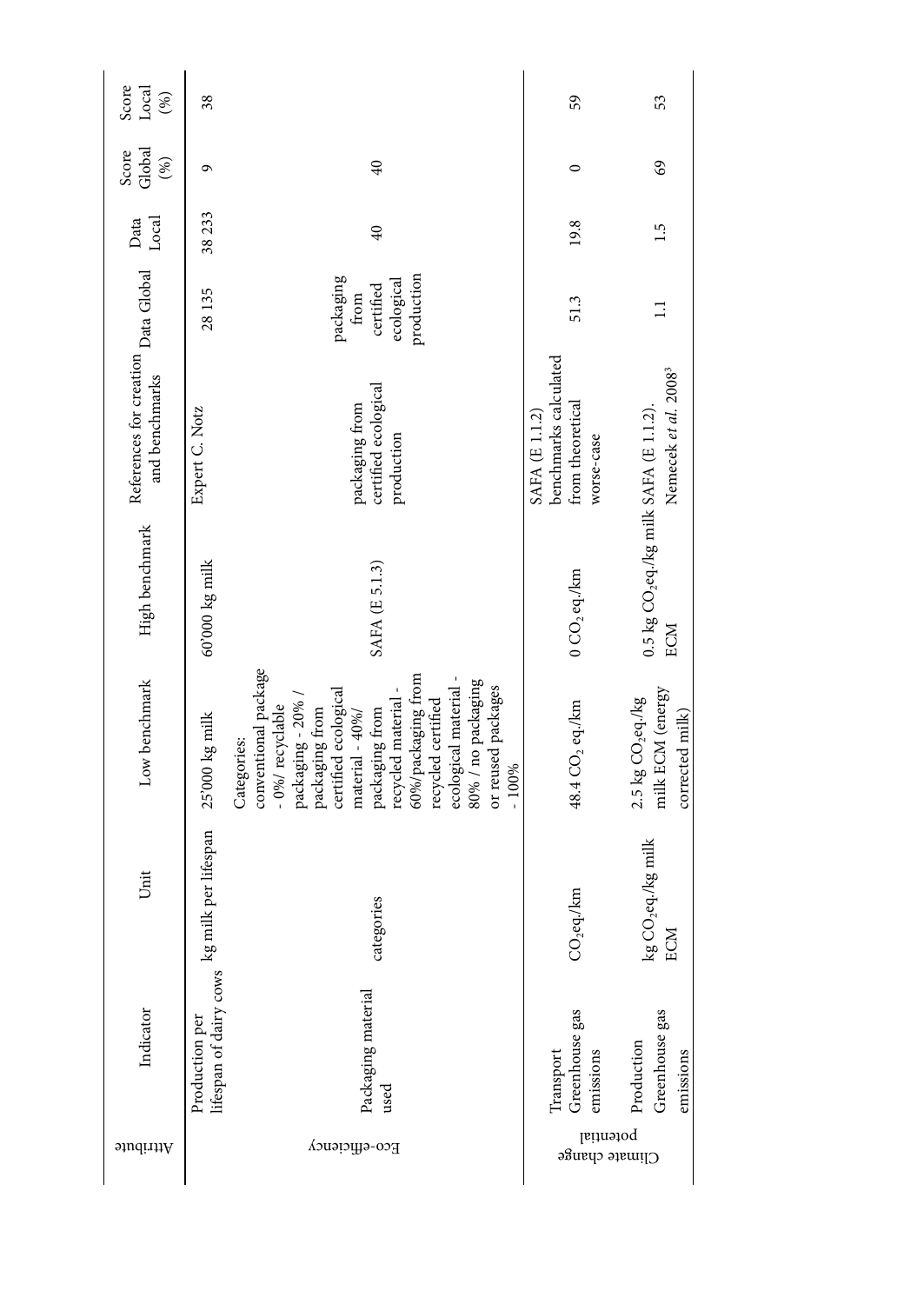| Score<br>Local<br>(%)                                 | 52                                      | $\frac{8}{3}$                                             | $\circ$                                                    | 34                                                 | 88                                                  |                                                                                                                               | 100                                                        | $\mathcal{R}$                                                               | 52                                      | 58                                                                      | 100                                     |
|-------------------------------------------------------|-----------------------------------------|-----------------------------------------------------------|------------------------------------------------------------|----------------------------------------------------|-----------------------------------------------------|-------------------------------------------------------------------------------------------------------------------------------|------------------------------------------------------------|-----------------------------------------------------------------------------|-----------------------------------------|-------------------------------------------------------------------------|-----------------------------------------|
| Global<br>Score<br>$(\%)$                             | $\overline{4}$                          | $\circ$                                                   | $\circ$                                                    | 28                                                 | 0                                                   | 22                                                                                                                            | $\circ$                                                    | $\overline{7}$                                                              | 25                                      | 33                                                                      | 100                                     |
| Local<br>Data                                         | 13.3                                    | 5.7                                                       | $\overline{\mathbf{n}}$                                    | 33.5                                               | 87.5                                                | 50                                                                                                                            | 10.4                                                       | 69.7                                                                        | 90.3                                    | 77.3                                                                    | yes                                     |
|                                                       | 11.8                                    | 3                                                         | $\overline{\mathbf{n}}$                                    | 27.9                                               | $\circ$                                             | 22                                                                                                                            | $\circ$                                                    | 71.4                                                                        | 130.4                                   | $\overline{2}$                                                          | yes                                     |
| References for creation Data Global<br>and benchmarks | SAFA (E 3.2.2), expert<br>A. Fliessbach | SAFA (E 4.2.4). RISE <sup>4</sup><br>expert A. Fliessbach | Pro Specie Rara 2016<br>SAFA (E 4.3.3)                     | <b>SAFA (E 4.1.2) RISE</b><br>expert A. Fliessbach | Jacobsen et al. 2013 <sup>5</sup>                   | 50                                                                                                                            | expert A. Fliessbach                                       | expert A. Fliessbach<br>SAFA (E 3.1.1)                                      | IP Suisse 2015                          | SAFA (E 1.1.3)<br>expert C Notz                                         | $SAFA (C.3.1.3 - 3.2.1)$                |
| High benchmark                                        | 20%                                     | 7 crops                                                   | yes                                                        | 100%                                               | yes                                                 | SAFA (E 4.2.2),<br>Expert C. Notz                                                                                             | 5%                                                         | 100%                                                                        | 18g                                     | 90%                                                                     | yes                                     |
| Low benchmark                                         | 6%                                      | 3 crops                                                   | $\overline{\mathbf{n}}$                                    | $0\%$                                              | $\overline{\mathbf{n}}$                             | categories: highly bred<br>50%/ traditional specy<br>medium bred specy -<br>specy for intensive<br>production -0%/<br>$-100%$ | $0\%$                                                      | $0\%$                                                                       | 168 g                                   | 60%                                                                     | $\overline{\mathbf{n}}$                 |
| Unit                                                  | total agricultural<br>% of<br>area      | number of crop<br>rotations                               | no/yes                                                     | crop land<br>% of                                  | res<br>$\log$                                       | average of categories<br>for all farmers                                                                                      | the total crop<br>% of<br>land                             | total fertilizers<br>used<br>% of                                           | g concentrated feed<br>kg milk produced |                                                                         | no/yes                                  |
| Indicator                                             | compensation area<br>Ecological         | Crop rotations                                            | resistant/endangered<br>Locally adapted,<br>crop varieties | Area free of pesticide<br>use                      | (certified) in the<br>GMO-free feed<br>supply chain | Breeding degree of<br>the livestock                                                                                           | Growing of legumes<br>cropland surface<br>in proportion of | percentage of organic<br>fertilizers in the total<br>fertilizer application | Concentrated feed<br>used per kg milk   | Percentage of roughage <sub>%</sub> of total feed<br>in the animal feed | Food safety standards<br>from suppliers |
| Attribute                                             |                                         |                                                           |                                                            | Biodiversity                                       |                                                     |                                                                                                                               | noitsvrasarq lio2                                          |                                                                             |                                         | pool safety<br>Pood quality &                                           |                                         |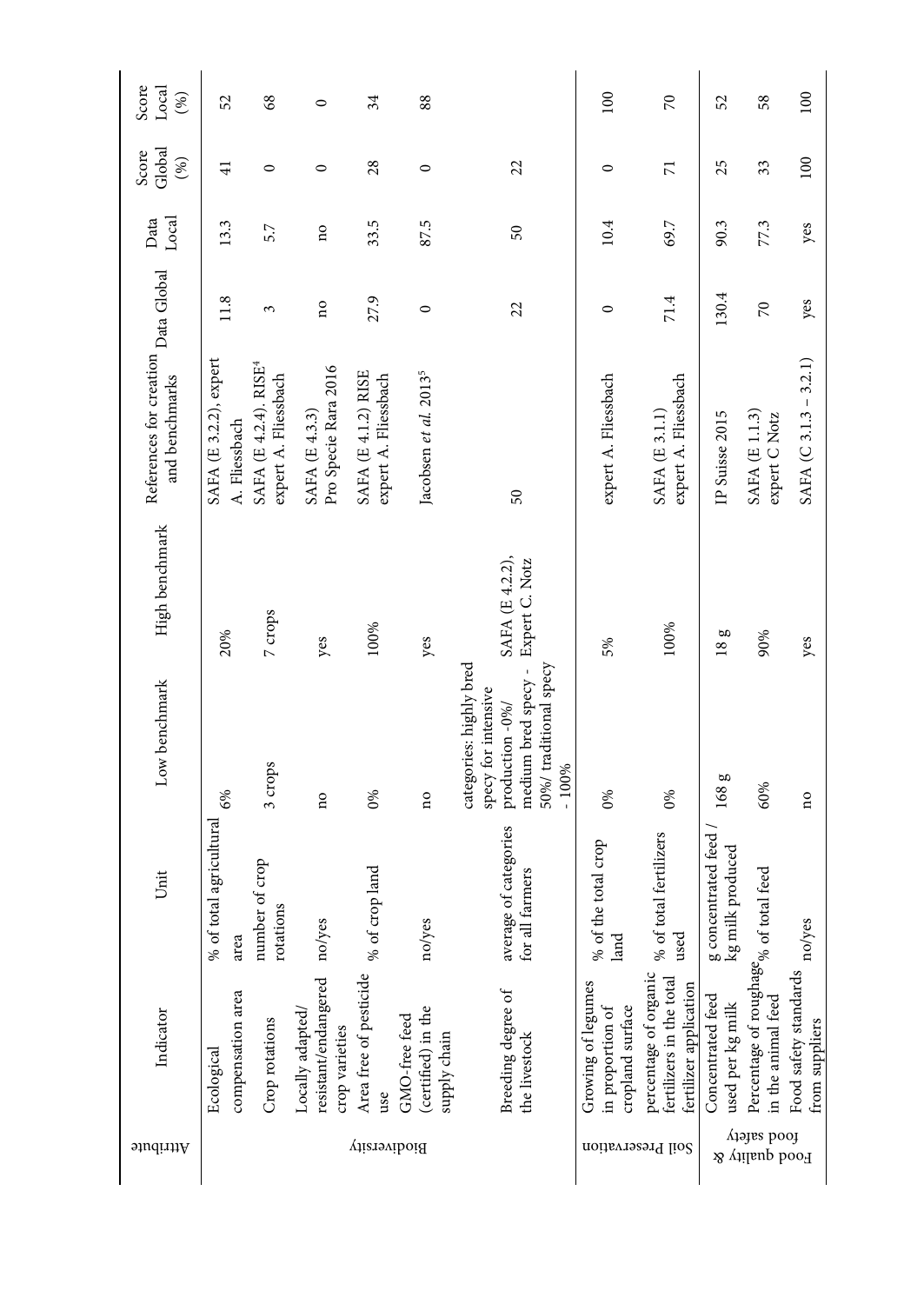| Score<br>Local<br>(%)                                 |                                                                                     |                                                                                                                                                                                                                                |                                                                             |                                                                                                                                                              |                                                                                            |
|-------------------------------------------------------|-------------------------------------------------------------------------------------|--------------------------------------------------------------------------------------------------------------------------------------------------------------------------------------------------------------------------------|-----------------------------------------------------------------------------|--------------------------------------------------------------------------------------------------------------------------------------------------------------|--------------------------------------------------------------------------------------------|
| Global<br>Score<br>(%)                                | 42                                                                                  | $\rm 80$                                                                                                                                                                                                                       |                                                                             | 100                                                                                                                                                          |                                                                                            |
| Local<br>Data                                         | $\circ$                                                                             | $40$                                                                                                                                                                                                                           |                                                                             | $\mathcal{L}$                                                                                                                                                |                                                                                            |
| References for creation Data Global<br>and benchmarks | 42.4                                                                                | $\rm 80$                                                                                                                                                                                                                       |                                                                             | 100                                                                                                                                                          |                                                                                            |
|                                                       | $\circ$                                                                             | 40                                                                                                                                                                                                                             |                                                                             | $\overline{C}$                                                                                                                                               |                                                                                            |
| High benchmark                                        | SAFA (G 2.3.1)                                                                      |                                                                                                                                                                                                                                |                                                                             | SAFA (G 2.3.1)                                                                                                                                               |                                                                                            |
| Low benchmark                                         | categories: final price,<br>type of product, place<br>% of the following<br>of sale | additional information $\mbox{SAFA}$<br>(C $3.3.1)$<br>conditions / Additional<br>additional information<br>on animal husbandry<br>required information/<br>worth 20%: legally<br>categories each<br>on nutrition $\mathcal I$ | ingredients' sources<br>/ Other additional<br>information of<br>information | required information/<br>enterprises' structure/<br>worth 20%: legally<br>Categories each<br>Information on<br>and processes/<br>on standards<br>information | responsibility report/<br>reporting/corporate<br>Data freely available<br>Annual financial |
| Unit                                                  | of categories<br>for all farmers<br>average                                         |                                                                                                                                                                                                                                |                                                                             | categories (%)                                                                                                                                               |                                                                                            |
| Indicator                                             | information available<br>Proportion of<br>to farmers                                | Information available categories (%)<br>Sufficient and clear<br>for consumers                                                                                                                                                  |                                                                             | Information made<br>publicly available                                                                                                                       |                                                                                            |
| Attribute                                             |                                                                                     |                                                                                                                                                                                                                                | Transparency                                                                |                                                                                                                                                              |                                                                                            |